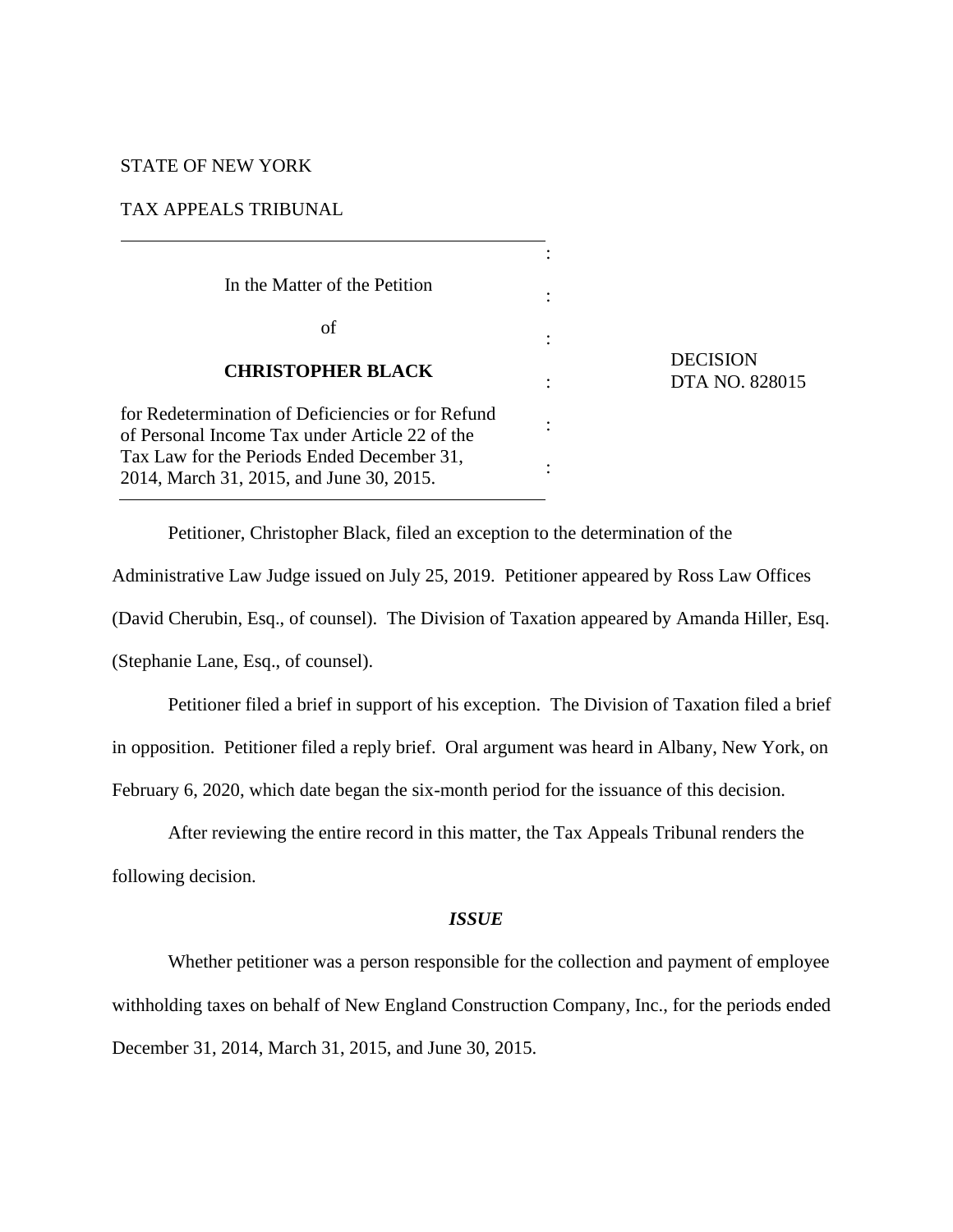### *FINDINGS OF FACT*

We find the facts as determined by the Administrative Law Judge, except for finding of fact 36. We have omitted finding of fact 36 because that finding merely summarizes the Administrative Law Judge's treatment of the Division of Taxation's proposed findings of fact. These findings of fact, so modified, appear below.

1. Petitioner, Christopher Black, was president and 51% shareholder of New England Construction Company, Inc. (NECC), for the periods ended December 31, 2014, March 31, 2015, and for part of the period ended June 30, 2015 (periods at issue). NECC was an S-corporation, incorporated in New York by petitioner in 1994, which, during the periods at issue, was engaged in interior finish construction, including dry wall construction, acoustical ceilings, and millwork.

2. For the quarter ending December 31, 2014, NECC filed a form NYS-45 (quarterly combined withholding, wage reporting and unemployment insurance return), signed by petitioner, reporting \$220,665.41 in withholding tax due, with a check attached, signed by petitioner, for only the unemployment insurance amounts reported by the return. For the quarter ending March 31, 2015, NECC electronically filed an unsigned form NYS-45 showing \$131,941.38 in withholding tax due, with no remittance. For the quarter ending June 30, 2015, NECC filed a form NYS-45, signed by "Anthony Nastasi," as "President," reporting withholding tax due in the amount of \$26,151.28, and reporting that NECC had employees only in the month of April. No remittance accompanied the return. NECC filed a form NYS-45 for the quarter ending September 30, 2015, signed by Mr. Nastasi, reporting no withholding tax liability, and stating that NECC permanently ceased paying wages as of May 7, 2015.

-2-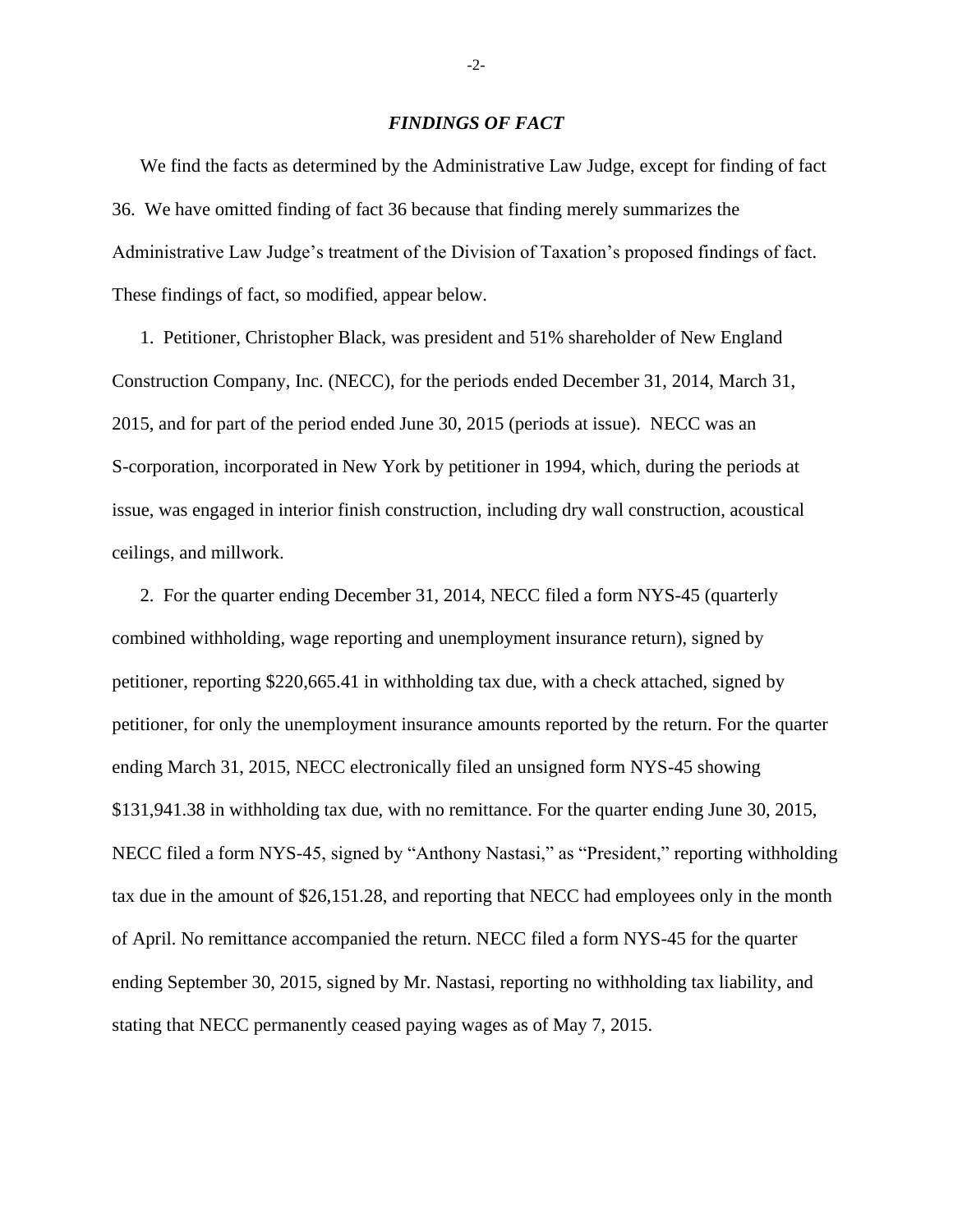3. The Division of Taxation (Division) issued to petitioner three notices of deficiency (Notices), all dated December 15, 2015, asserting withholding tax penalty against him, as a responsible person of NECC, under Tax Law § 685 (g), for the periods at issue as follows:

| Assessment Identification Number | Period Ending     | <b>Penalty Amount</b> |
|----------------------------------|-------------------|-----------------------|
|                                  |                   |                       |
|                                  |                   |                       |
|                                  |                   |                       |
|                                  |                   |                       |
|                                  |                   |                       |
| L-044110478                      | December 31, 2014 | \$220,665.71          |
|                                  |                   |                       |
|                                  |                   |                       |
|                                  |                   |                       |
|                                  |                   |                       |
| L-044110477                      | March 31, 2015    | \$131,941.38          |
|                                  |                   |                       |
|                                  |                   |                       |
|                                  |                   |                       |
| L-044110476                      | June 30, 2015     | \$26,151.28           |
|                                  |                   |                       |
|                                  |                   |                       |
|                                  |                   |                       |

4. After graduating from high school, petitioner entered a four-year apprenticeship training program with a firm called Nastasi White, which was a drywall company owned by two brothers, Frank and Tom Nastasi. A drywall company hangs drywall and acoustical ceilings. After completing that program, petitioner became a journeyman union carpenter, working for Nastasi White. When Nastasi White splintered into two companies, petitioner went with the company started by Frank Nastasi and Jerry Marchelletta, Nastasi and Associates, Inc. (Nastasi and Associates). In 1994, petitioner incorporated NECC. The corporation was authorized to issue 200 shares, all of which would be common shares. Petitioner and his brother, Walter, were the two original shareholders. Petitioner's purpose in forming NECC was to have the corporation certified as a minority business enterprise (MBE), which, according to petitioner, allows a company, "to get access to minority contracts that have minority goals attached to them."

5. It is not clear whether Nastasi White or its principals had a role immediately with NECC. Petitioner testified that he worked eight years for Nastasi White, starting right after he ended his four-year apprenticeship program, which he testified began in 1986, so it appears that he was working for Nastasi White when he created NECC. Moreover, he testified that Frank Nastasi and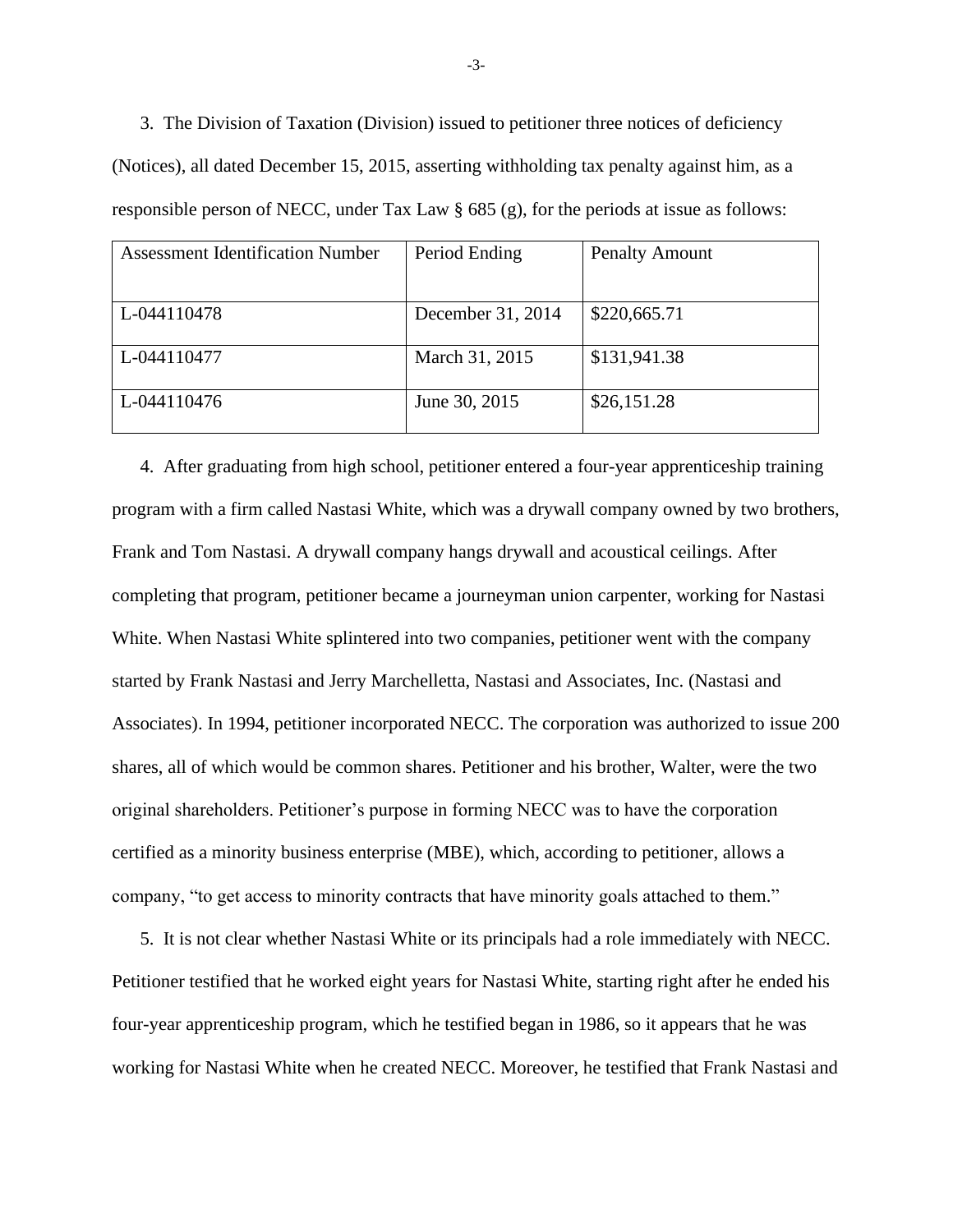Jerry Marchelletta handled the corporation's finances at its "inception," but he also testified that his brother, Walter Black, "was designated to handle the financial aspects of the company."

6. At some point not specified in the record, petitioner asked Nastasi and Associates whether he could do that company's "minority participation work" in relation to contracts with governmental entities. More specifically, Nastasi and Associates had drywall contracts with governmental entities that sometimes required it, as a primary contractor, to use MBE subcontractors to do, for example, 30% of the work. Performing the company's minority participation work was "a good fit" according to petitioner, because Nastasi and Associates was familiar with petitioner's workmanship, as he had worked with the Nastasis during his apprenticeship years, and the company needed someone to do its minority participation work.

7. In the 1995 to 1996 time range, Frank Nastasi and Jerry Marchelletta invested money in NECC, with the two sons of each becoming shareholders of the corporation. As a result of that investment and acquiring his brother's interest in the company, petitioner became a 51% shareholder, with the four sons owning the remaining 49% interest, one of whom was Anthony Nastasi.

8. Upon the failing health of his father, Frank Nastasi, Anthony Nastasi became involved in the financial management of NECC. Petitioner testified that once Anthony Nastasi became involved in NECC, the arrangement between the parties was as follows:

"My responsibility was in the field because that was my background. Everything inside the office as far as payments and all the liabilities and distributions as far as checks and taxes, I had nothing to do with that. They [the Nastasis] had handled all of that . . . . I was purely day to day operations with managing projects, making sure the job was billed correctly, making sure it was on schedule. Those were my responsibilities."

9. After Frank Nastasi died around 2005, Anthony Nastasi eventually bought out Tom Nastasi and took over ownership of Nastasi and Associates. According to petitioner, by 2010, the

-4-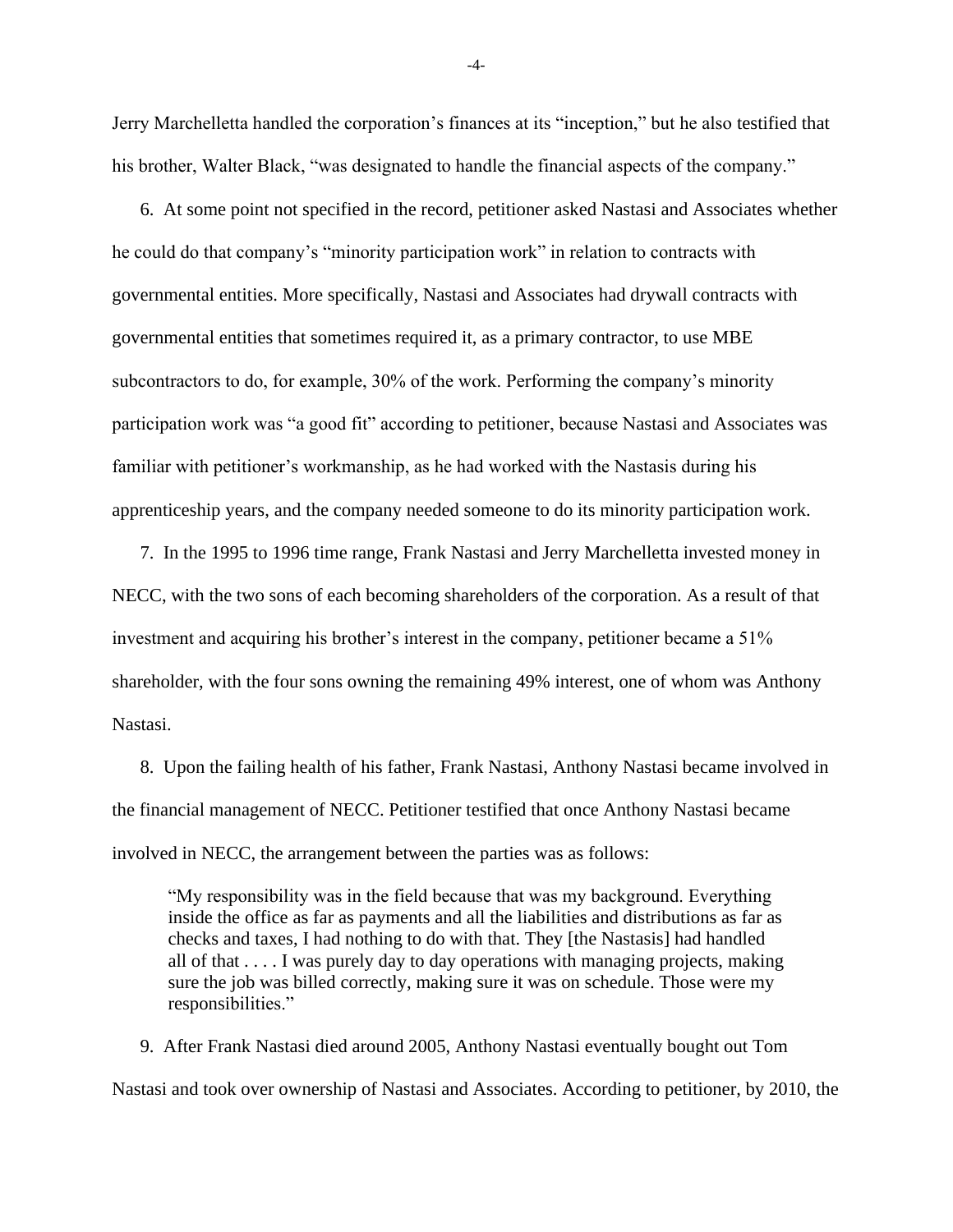Nastasis had invested substantial sums in NECC, perhaps \$6 million. During the entire time he owned NECC, petitioner invested, at most, \$200,000.00 in it. Anthony Nastasi eventually bought out the interests of Jeffrey and Jerry Marchelletta in NECC, acquiring a 44% interest in NECC, with 5% being owned by a Mr. Richard Lee, who was not involved in the management of the corporation.

10. Petitioner entered into an agreement, dated December 28, 2005, with Nastasi and Associates, which recited that "[w]hereas [NECC] was indebted to [Nastasi and Associates] for more than [\$4,000,000.00], and the parties desire to order their relationship in the event of certain contingencies," the parties agreed that "upon the written demand of Anthony Nastasi," petitioner would resign his position as president of NECC, and would be deemed to have sold to Anthony Nastasi 26 shares of NECC common stock for \$26.00. According to the agreement, after NECC paid in full all outstanding obligations it owed Nastasi and Associates and those of any secured creditors, the corporation would distribute 70% of the remaining assets to Anthony Nastasi and Tom Nastasi, 25% to petitioner, and 5% to Mr. Lee, after which petitioner would be immediately reinstated as president, and Anthony Nastasi and Tom Nastasi would be deemed to have transferred 70 shares of NECC common stock to petitioner for \$70, and Mr. Lee would be deemed to have transferred to petitioner his five shares for \$5.00.

11. When asked why he would enter into such a contract, petitioner testified:

"My background  $- I$  came into this agreement with nothing really, and working for the Nastasi's, just to give you a little backdrop, this was one of the most powerful drywall companies in the New York area. At that time an inner city kid, it was like being . . . inducted into the Hall of Fame, being like Derek Jeter on the Yankees.

I didn't know much about the business aspect of the business, and at this point it sounded like a good fit for me because just trying to feed my family."

-5-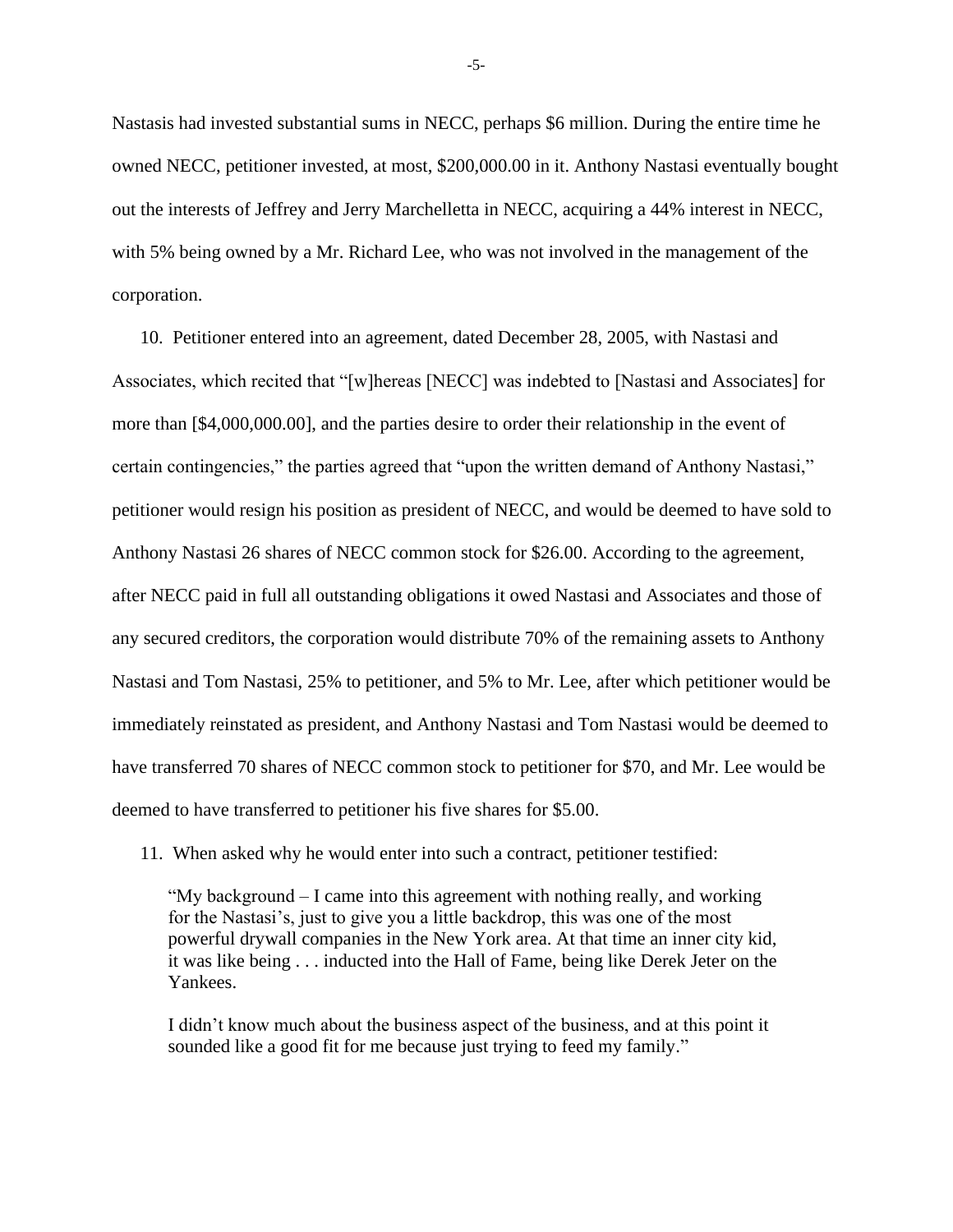12. Until February 2015, NECC's offices were located in New York City, while Nastasi and Associates' offices were located in Hauppauge, New York. Because Anthony Nastasi handled the financial affairs of both corporations, NECC's checkbook was kept in Nastasi and Associates' Hauppauge office, where it was locked in Anthony Nastasi's safe at night. Petitioner testified that he would travel to that office about once a week to sign checks prepared by the controller of Nastasi and Associates, Mary Probst, at Anthony Nastasi's behest. With petitioner's approval, Anthony Nastasi maintained a facsimile stamp of petitioner's signature at the Hauppauge office, which was also kept in Anthony Nastasi's safe. Mr. Nastasi would authorize its use without consulting petitioner. Petitioner testified that he had no authority to issue checks without Anthony Nastasi's permission, including checks for federal and State taxes.

13. The Division introduced various bank signature cards for NECC's account with First Republic Bank. A signature card dated April 11, 2011, lists Anthony Nastasi as "Signer Number 1" and petitioner as "Signer Number 2." A replacement signature card, dated November 5, 2012, lists petitioner as "Signer Number 1" and Anthony Nastasi as "Signer Number 2" and includes the handwritten note that "Chris Black may withdraw funds independently. Withdrawals by Anthony Nastasi must receive Chris Black's dual approval." Petitioner testified that the handwritten note was put on the replacement signature card in order to maintain NECC's MBE certification at a time when he was trying to get NECC re-certified. A Removal of Authorized Signer card, dated May 21, 2015, and signed by Anthony Nastasi as "President" removed petitioner's authorization as a signer on the account.

14. As part of his role with NECC, petitioner represented the corporation with regard to matters related to its MBE status. He also represented the corporation with regard to tax matters involving the Division. Thus, petitioner's signature appears on NECC's application to register

-6-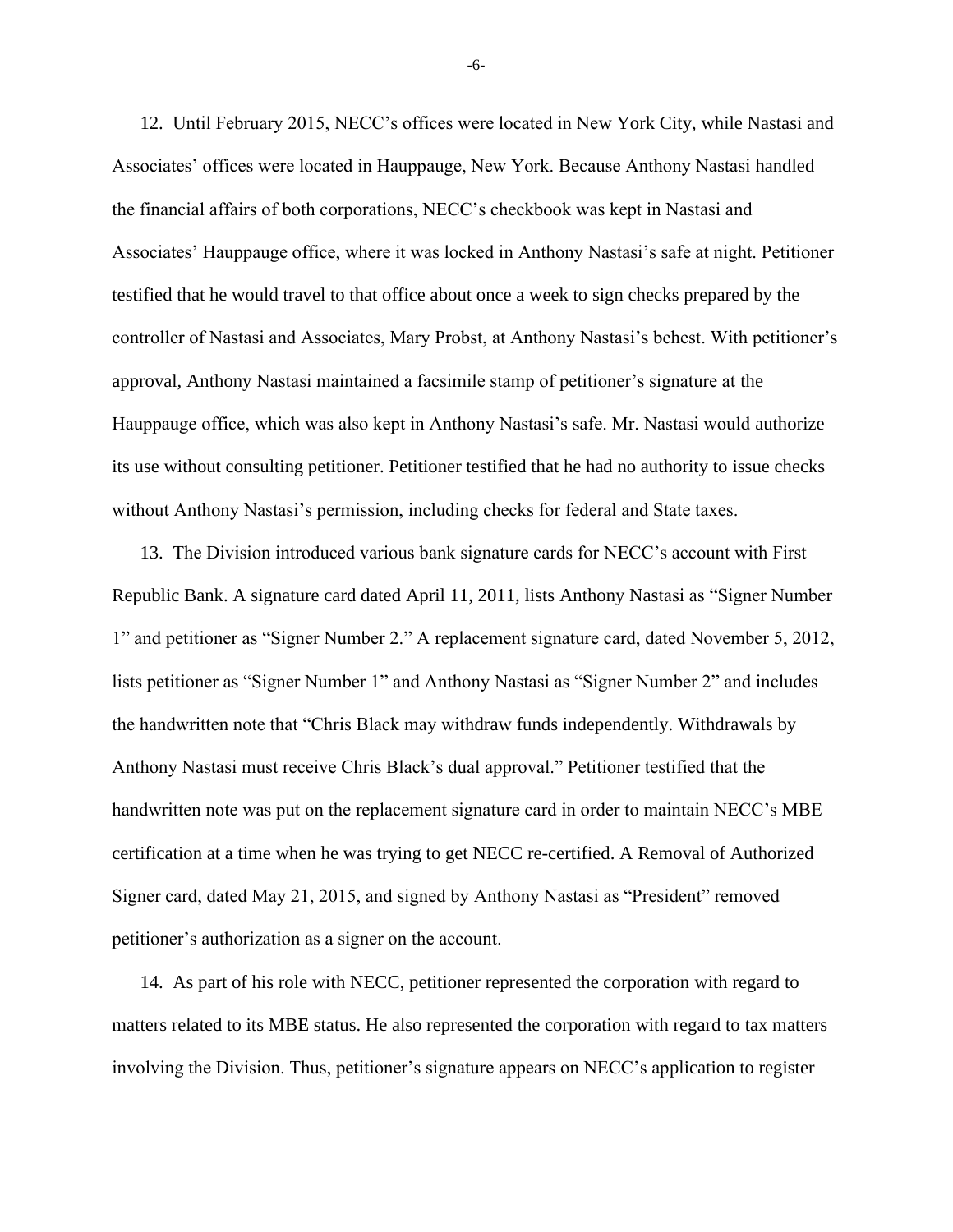for a sales tax certificate of authority (DTF-17), dated June 17, 2011. Section G of that form requires the applicant to list its responsible persons. Petitioner is listed first, with his title as president. His primary duties are described as "Oversees all business activities." That form also lists Anthony Nastasi as a responsible person of petitioner, with his business title listed as vice president, and his primary duties being described as "director of all business activities." In connection with a sales tax audit of NECC for the period March 1, 2009 through November 30, 2011, petitioner signed consent forms extending the statute of limitations for assessment dated January 28, 2013, and August 7, 2013. He also signed a form AU-377.12, test period audit method election form, dated January 26, 2014, and a form AU-346, statement of proposed audit change for sales and use tax, dated January 26, 2014. The record also contains a form POA-1, power of attorney, bearing petitioner's signature and dated November 21, 2013, appointing an attorney to represent NECC before the Division in withholding tax matters for the 2010 through 2013 period.

15. At the hearing, the Division introduced copies of transactions NECC made in its electronic account with the Division, in relation to its "Business Contact Information." Specifically, by transaction dated August 4, 2014, petitioner was named as the person to contact for a series of taxes, including corporation tax, sales tax, and withholding tax. The blank for who authorized that transaction on behalf of NECC was left empty. By a second transaction dated February 26, 2015, NECC continued to list petitioner as the contact person for all the taxes shown, including withholding tax, but now listed Nastasi and Associates' address in Hauppauge as the address. Mary Probst, NECC's controller, is listed in the "Submitted by" blank.

16. Petitioner testified that he first became aware that NECC was becoming "seriously delinquent" with regard to New York State taxes in late 2012. In October 2012, petitioner

-7-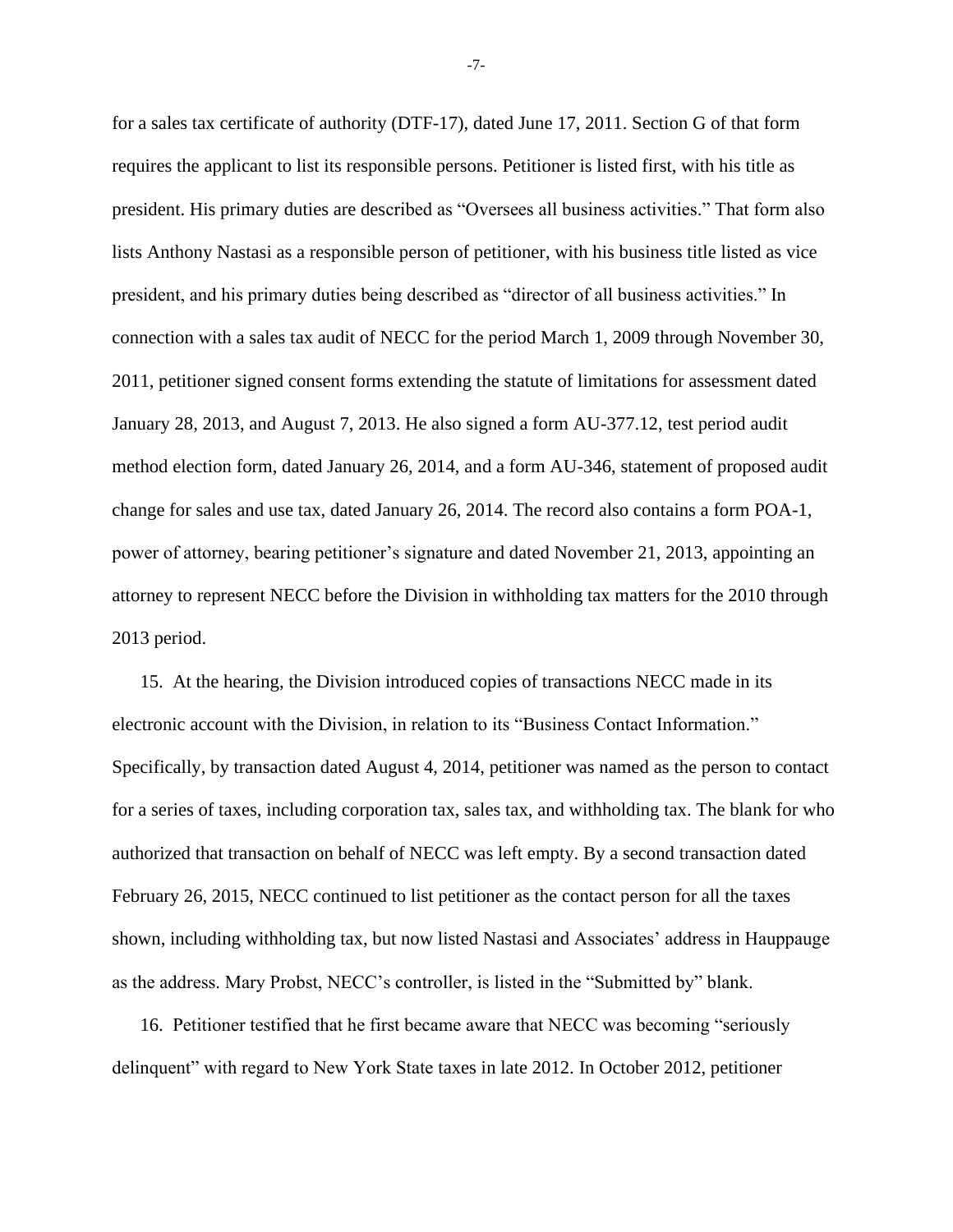negotiated the terms of an installment agreement to pay off an unspecified New York State tax debt in the amount of \$75,000.00. As part of that negotiation, petitioner filled out and signed a form AU-431, responsible person questionnaire, dated October 23, 2012. On page 1 of that form, petitioner checked the "yes" box indicating that he "participate[d] in making significant business decisions" and that he was "responsible for maintaining and managing the business." With regard to the question whether he had authority to perform specified functions, he checked the "yes" box for the following functions:

- manage the business with knowledge and control over financial affairs;
- pay or direct payment of bills or other business liabilities;
- act, on behalf of the business, with the Tax Department;
- hire and fire employees; and
- negotiate loans, borrow money for the business, or guarantee business loans.

On the second page of the form, with regard to a question asking about petitioner's "involvement in the financial affairs of the corporation," petitioner responded "[a]ll financial affairs dealing with [NECC's] day to day business."

17. At the hearing, petitioner testified that the answers on the responsible person questionnaire were inaccurate. He answered the questions inaccurately because those questions as to his responsibilities with NECC were the same questions that MBE agencies used to audit his control over NECC's operations, and he needed to be able to show that he maintained control over the corporation in order for NECC to retain its MBE status.

18. Petitioner signed forms NYS-45 for periods ending September 30, 2013, December 31, 2013, March 31, 2014, June 30, 2014, and September 30, 2014, along with the accompanying checks. The return for the period ending June 30, 2014 showed no withholding tax due and included a check remitting full payment for the unemployment insurance amount due. The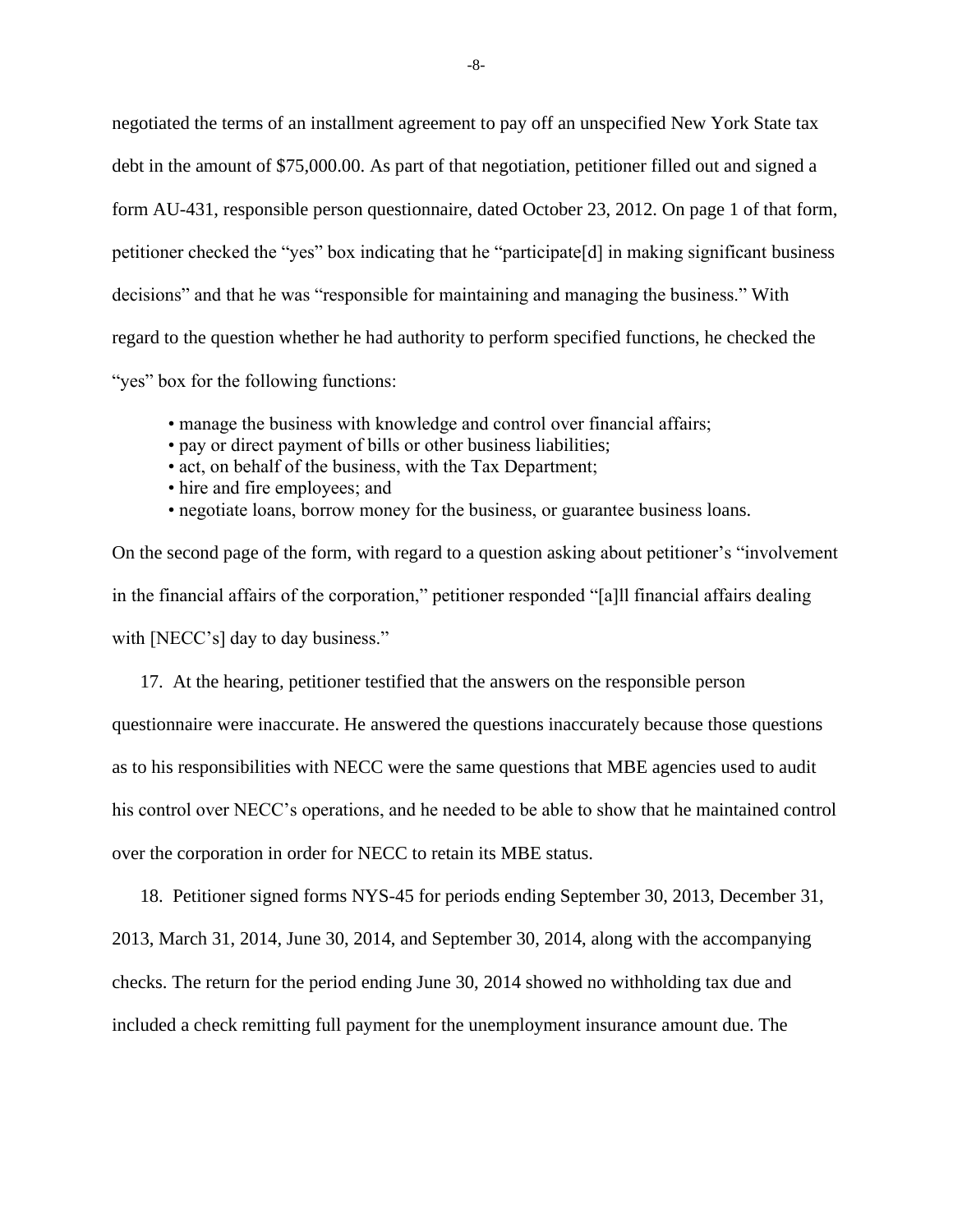returns for the remaining periods paid the amount of the unemployment insurance due, but did not include any payment for the withholding amount shown as due, as follows:

| Period Ended       | Amount of Withholding Tax Shown Due, but Not Paid |
|--------------------|---------------------------------------------------|
| September 30, 2013 | \$154,937.96                                      |
| December 31, 2013  | \$143,258.46                                      |
| March 31, 2014     | \$132,226.02                                      |
| September 30, 2014 | \$200,756.34                                      |

The record shows that the Division issued notices of deficiency to petitioner for the last three of these periods, but those notices are not at issue in this matter.<sup>1</sup>

19. The Internal Revenue Service (IRS) issued to petitioner an undated proposed assessment of trust fund recovery penalty, for unpaid employment tax trust funds (form 2751), related to NECC under Internal Revenue Code (IRC) (26 USC) § 6672 for quarters ending December 31, 2012 through September 30, 2014, in the aggregate amount of \$6,150,839.47 in tax and \$4,361,715.73 in penalty. According to the form 2751, \$124,522.41 of that amount was assessed for the quarter ending December 31, 2012, while \$959,211.33 was assessed for the quarter ending March 31, 2013.

20. When asked what he did once he became aware of NECC's tax problems, petitioner testified that "I approached Anthony and asked what he was going to do about it, and Anthony Nastasi responded that "this is my [i.e., Anthony's] responsibility. It is my money, I'll take care of it." When asked what he did to ensure that taxes were being paid, petitioner testified that "I

<sup>&</sup>lt;sup>1</sup> These notices are listed on the petition for this proceeding but were severed and made part of a separate proceeding, DTA No. 828017.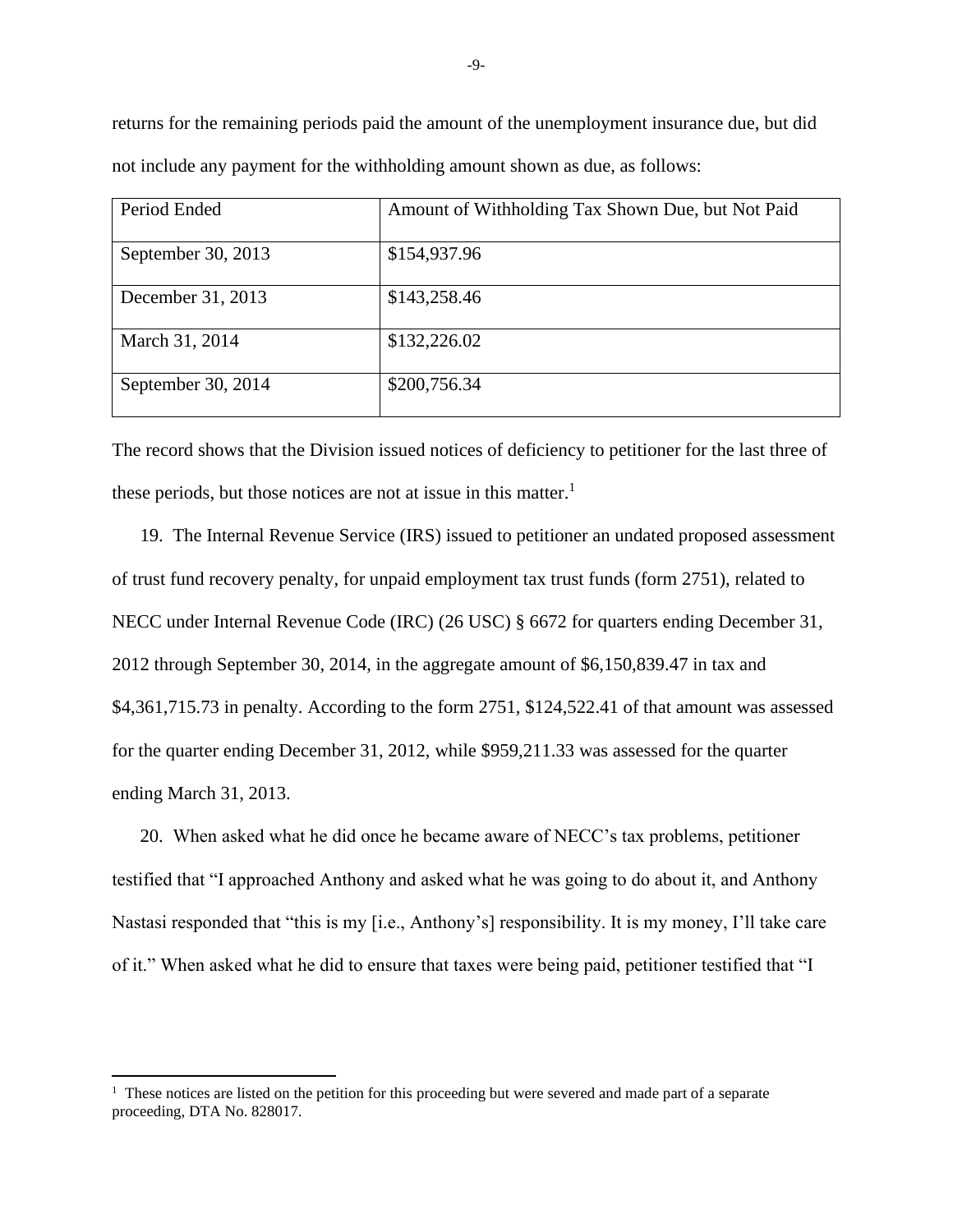couldn't do anything about making sure that the taxes were being paid because it was his [Anthony Nastasi's] money and his responsibility."

21. When asked by his counsel to describe his discussions with Anthony Nastasi when he became aware that the corporation was incurring tax delinquencies with New York State, petitioner testified that "I approached Anthony Nastasi on many occasions on those tax liabilities and Anthony Nastasi would tell me 'don't worry about it, I'm taking care of it, that's my responsibility.'" On such occasions, Anthony Nastasi would remind him that it was "his [Anthony Nastasi's] company, his money." According to petitioner, he (petitioner) had no ability to pay the tax debts without Anthony Nastasi's approval and Anthony Nastasi would not approve such repayments.

22. When asked why he remained in his position with NECC as president even though he had no real control, petitioner replied: "Just trying to maintain my MBE certification." When asked to elaborate further, he testified that the MBE certification provided opportunity for more contracts.

23. The Division's contact log shows that petitioner spoke with the Division's tax compliance unit from October 2013 to December 2014 a total of eight times regarding NECC's overdue taxes. The tax compliance agent's summary of the substance of those conversations shows that on four occasions petitioner asserted that the corporation would soon be making a payment towards the existing liabilities. On two of those occasions, petitioner advised the Division that the corporation was close to obtaining new financing that would allow the corporation to make sizable payments towards the amount owed. Thus, on the second of those occasions, the contact sheet summarizes the conversation on May 12, 2014, as follows:

"I called and spoke with [Chris Black] who said he couldn't make a payment last week because he had to make payroll. TP said he still working on some deal and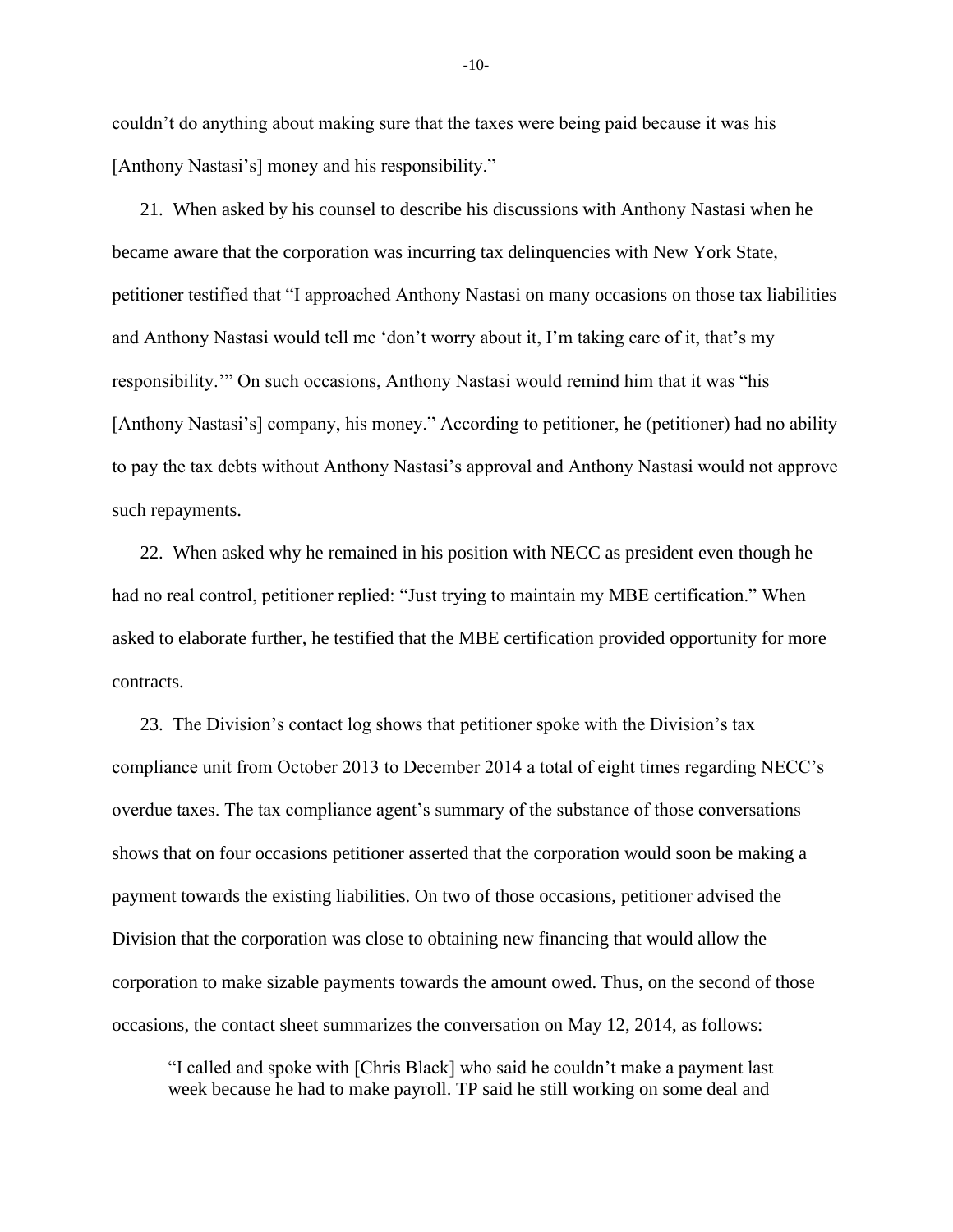will be able to make at least the \$450,000 by May 25. TP said he doesn't need IPA, what he needs is a release of lien, so he can get his business going. I told TP he either makes the payment or provide [sic] financial documentations [sic], if no payment by May 25. I warned TP that collection actions, including seizure will be taken, if no compliance. TP understood."

24. By letter dated February 3, 2014, the Office of Business Diversity and Civil Rights of the

Port Authority of New York and New Jersey (Port Authority) notified petitioner of its intent to

decertify NECC as an MBE based on a report by the Port Authority's Inspector General (OIG

report). The letter describes the OIG report's findings in pertinent part as follows:

"According to the OIG report, [NECC] is heavily dependent on another construction company, Nastasi  $\&$  Associates, for financing, staffing, management and daily operations. Anthony Nastasi, who also owns 44% of [NECC], owns Nastasi & Associates. Although you referred to Mr. Nastasi as a 'silent partner', Nastasi exerts a substantial amount of control over the operations of [NECC].

The OIG investigation has determined that [NECC] shares numerous management, office, and field employees, as well as equipment and warehouse space with Nastasi & Associates. . . . You did not disclose this information in either the MBE/WBE Recertification Application or the [Background Qualification Questionnaires] submitted on behalf of [NECC] to work on WTC projects."

By letter dated July 21, 2014, a hearing officer upheld the proposed decertification of NECC as a

MBE, citing, among other things, the existence of "several substantial non-documented interest

free loans between [NECC] and parties related to [Nastasi and Associates]."<sup>2</sup>

25. According to petitioner, NECC had been doing a substantial business with the Port

Authority, as it had a contract with the Port Authority with an original value of \$12.5 million that

had grown to have a value of \$22.5 million.

<sup>&</sup>lt;sup>2</sup> As president of NECC, petitioner signed a "Security Agreement" between NECC and Nastasi and Associates, dated February 12, 2014, which gave the latter a security interest in certain assets of NECC, "[t]o secure and provide for payment of . . . \$8,502,996.00 provided in note or notes of [NECC]." Petitioner testified that NECC had entered into similar agreements over the years in recognition of the monies that Anthony Nastasi was putting into NECC's business. Petitioner testified that loans pertaining to that security agreement were what was being referred to in the Port Authority's July 21, 2014 letter.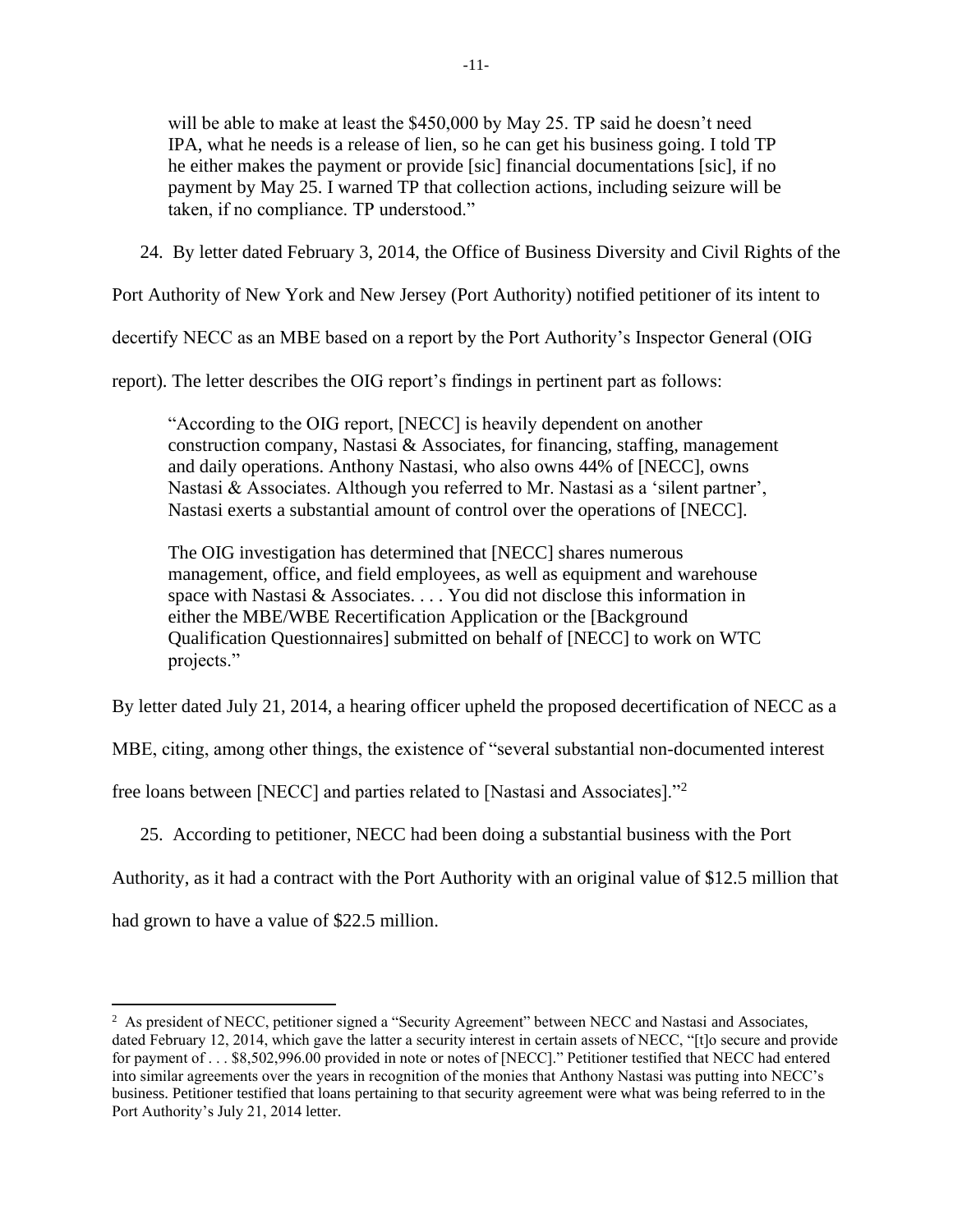26. Petitioner testified that Anthony Nastasi began to lose financial control of NECC in 2014 as a result of its accumulating tax liabilities, and a growing liability vis a vis the carpenters' union. Petitioner introduced a chain of emails showing Anthony Nastasi's attempt to enter into a deferred payment agreement with the district counsel of the carpenters' benefit fund in February 2015 on behalf of both Nastasi and Associates and NECC. As part of that negotiation, by email dated February 13, 2015, Charles Virginia, counsel for the carpenters' benefit fund, asked that a "questionnaire" be filled out in connection with the application for a "payment plan." Anthony Nastasi forwarded the questionnaire to petitioner, stating "You need to fill out for [NECC]." Petitioner emailed Anthony Nastasi back on February 15, 2015, stating:

"I am being advised by my counsil Not to fill this out due to not having any Control of the \$. You can fill this out."

Anthony Nastasi responded two hours later with another email to petitioner, on which others were copied, stating: "Then we are done !

I am exercising my right to your shares of our pre agreement of 2006 so you are relieved of your duties and your relived of your position. Please do not touch any company property as of this moment[.] And leave tbt premises as you are terminated as well as Christina [petitioner's daughter who also worked for NECC]."

Consistent with the above, petitioner signed an "Agreement of Sale" dated May 20, 2015,

transferring 51 shares of stock in NECC to petitioner for \$26.00. Attached to that agreement was

a letter of the same date from petitioner, resigning his position with NECC "effective

immediately."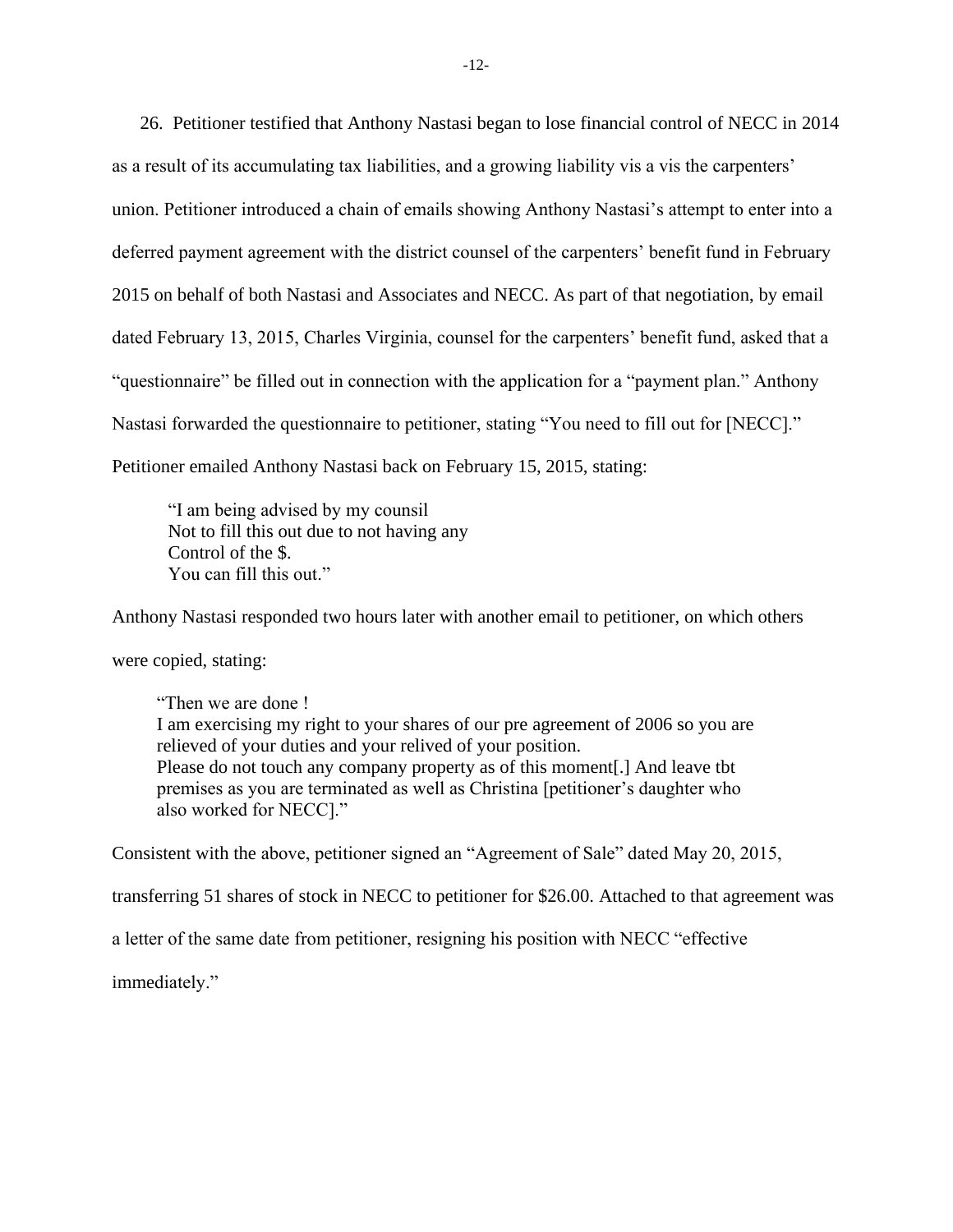At the hearing, petitioner testified that he did not want to execute the document Anthony Nastasi sent him via his February 13, 2015 email because doing so would have created personal liability for him for "hundreds of thousands of dollars of union benefits, fringe benefits."

27. The Division's contact log contains an entry for April 9, 2015, in which Anthony Nastasi informed the Division that petitioner had been "released from his duties."

28. Petitioner retained A. Earl Blanche, CPA, to represent him with regard to the proposed trust fund recovery penalties described in finding of fact 19. Mr. Blanche wrote the IRS, arguing that petitioner should not be considered a "responsible person" for purposes of IRC (26 USC) § 6672 because petitioner lacked financial control of NECC, which, instead, was controlled by Anthony Nastasi. In connection with that protest, Mr. Blanche sent the IRS an affidavit sworn to by Anthony Nastasi on September 9, 2015, in which Mr. Nastasi made the following statements:

"1. In addition to being a shareholder and director of [NECC,] I held the corporate offices of secretary and treasurer, also. I have held these offices from the time I invested in [NECC] until the present. Neither [petitioner] (President/CEO for [NECC]) nor any other employee of [NECC] exercised control over the corporate disbursements (e.g., payments for vendors, creditors, union benefits and obligations, all payroll taxes, employer compensation and benefits, etc.).

2. As Director/Secretary-Treasurer of [NECC], I had ultimate authority and absolute control over the financial disbursements of the company. I opened the bank account at First Republic Bank (FRB) and added Mr. Black to the Master Signature Card and Agreement to Open Account(s) (the first signature card document for the FRB bank accounts (sic). . . .

3. I controlled the payment of [NECC] bills and creditors at my office, which is separate and apart from [NECC's] place of business. All correspondence, including bank statements came to my office. I handled all checking activity for [NECC] from my office. I kept the checks and check register at my office and only authorized personnel at my office had access to the checkbook. Mr. Black did not have access to the checkbook to make disbursements. I would direct my staff to write checks and Mr. Black would come to my office to sign the checks I authorized.

4. . . . Mr. Black, as President/CEO of [NECC], handled the operating activities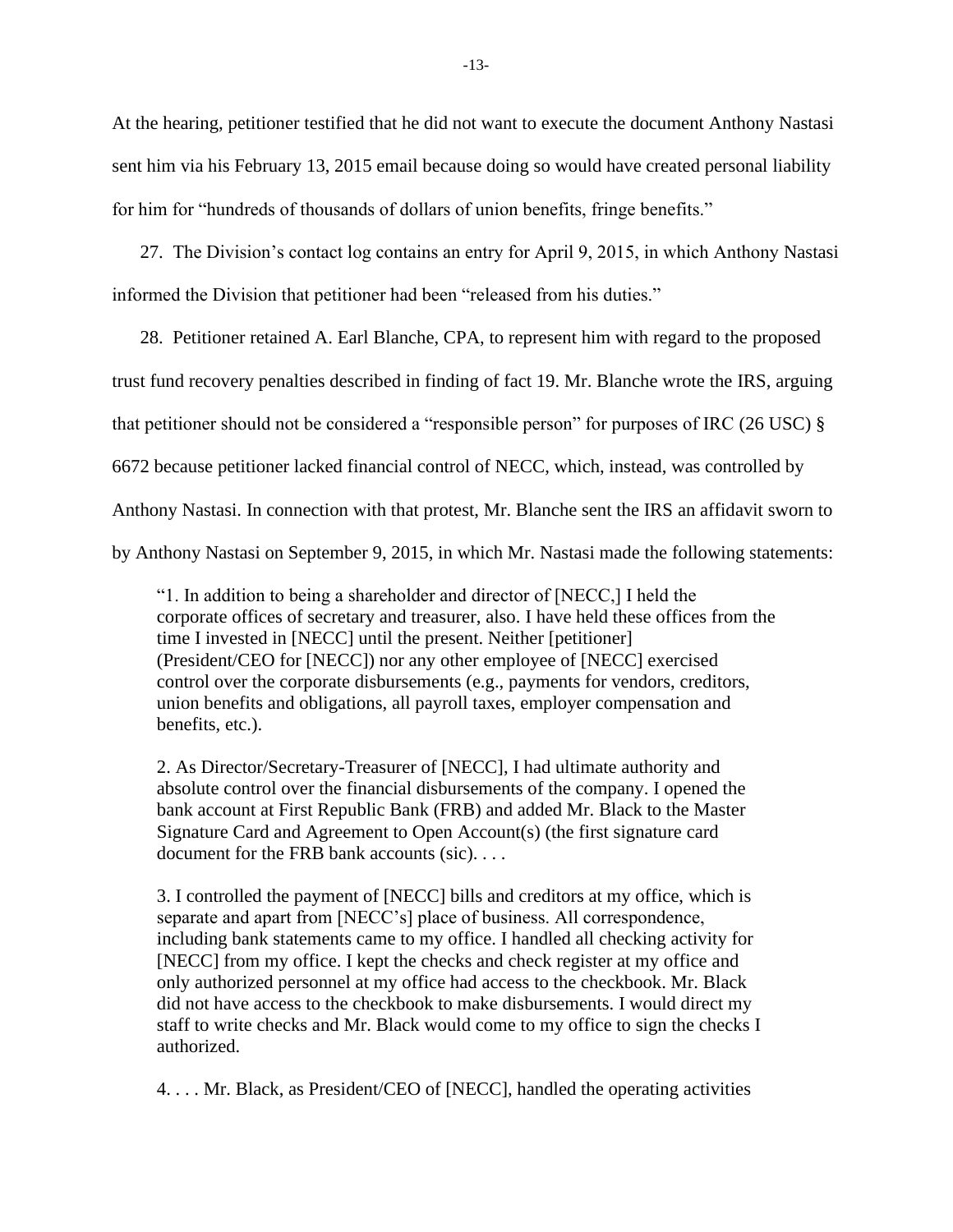of [NECC], but did not control any of the financial responsibilities and decisions of [NECC]. Mr. Black had signature authority on the bank account only to enable him to handle items related to running the operations of [NECC]; his authority did not include payment of [NECC] accrued liabilities, tax obligations, or anything beyond the company's general operations."

29. By letters dated December 14, 2015, and September 20, 2017, the IRS Appeals Office determined that petitioner should not be held liable for trust fund recovery penalties assessed for the quarters in the period December 31, 2012 through June 30, 2015.

30. Petitioner filed joint New York State resident income tax returns (forms IT-201) with his wife for 2014 and 2015, with W-2 forms issued by NECC attached. On those returns, petitioner reported receiving \$196,923.00 and \$76,923.00 in wages from NECC for, respectively, 2014 and 2015.

31. For the calendar year 2014, NECC electronically filed a form CT-3-A, New York S corporation franchise tax return, which showed an ordinary business loss of \$3,561,752.00. The signature page of the return was undated and did not list any authorized person. Attached was a schedule K-1 issued to petitioner, which allocated to him a business loss of \$1,816,494.00. For 2015, NECC electronically filed a CT-3-S, showing an ordinary business loss of \$5,451,882.00. The signature page of the return was undated and did not list any authorized person. Attached to the return was a schedule K-1 issued to petitioner, showing an ordinary business loss of \$1,058,860.00.

32. Petitioner's daughter also worked for NECC for all or some portion of the periods at issue, but there is nothing in the record as to her earnings.

33. At the hearing, Laurie Bishop, the tax compliance agent who recommended the issuance of the notices to petitioner, testified on behalf of the Division. She explained that she based her determination that petitioner qualified as a responsible person for NECC during the audit period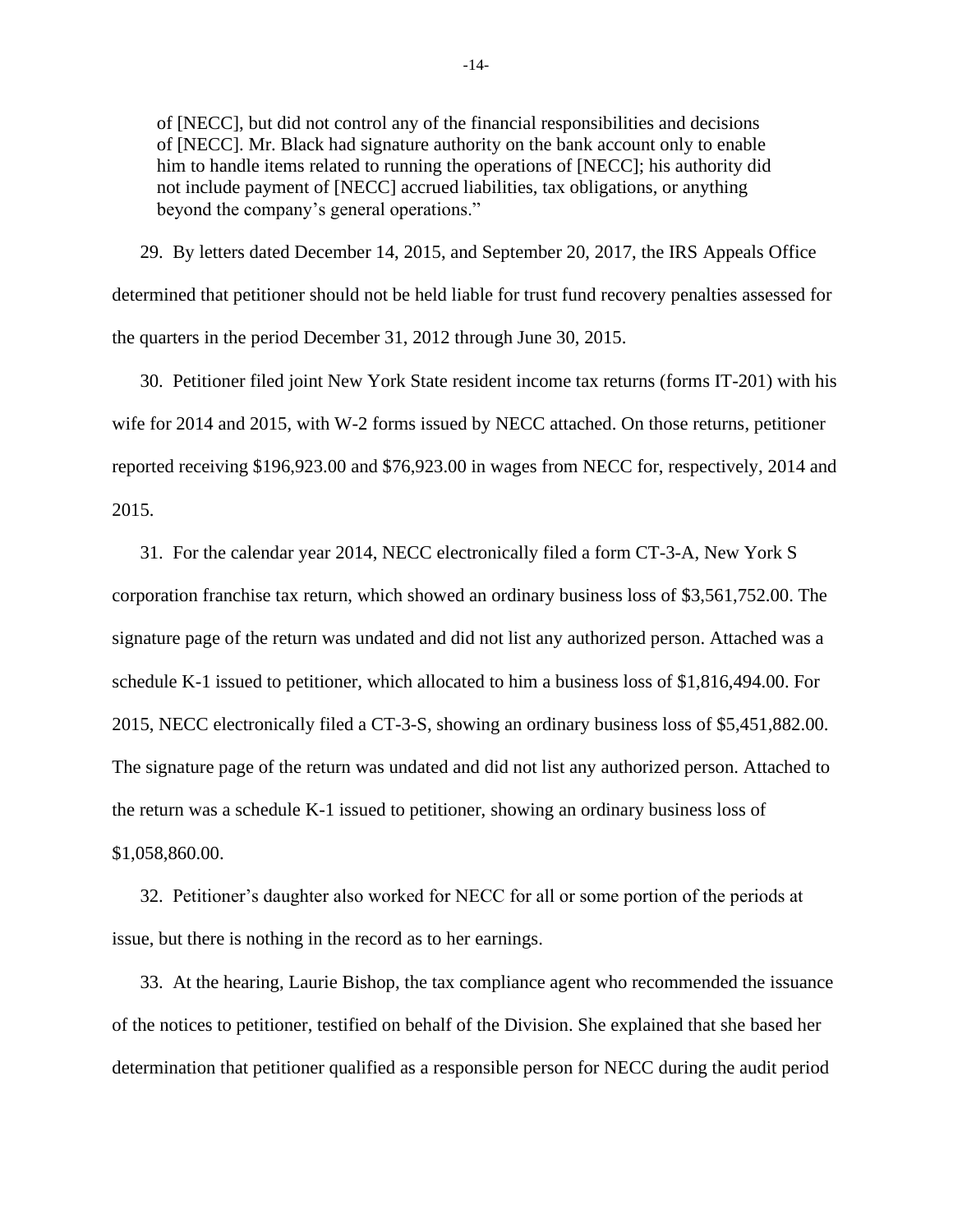on the documents in the Division's records, showing his title and responsibilities with the company. She did not interview anyone with NECC before determining that petitioner qualified as a responsible person of NECC.

34. Mary Probst, NECC's controller during the years at issue, and employed at the time of the hearing by a company owned by petitioner, testified that all of the receipts for the two companies came to Nastasi and Associates' Hauppauge office, where they were transferred between NECC's and Nastasi and Associates' bank accounts, as needed. According to Ms. Probst, it was Anthony Nastasi who determined which of NECC's liabilities would be paid, including tax liabilities, and that if petitioner had directed her to pay those tax liabilities without the approval of Anthony Nastasi, she would not have done so. Ms. Probst testified that petitioner had no access to NECC's checkbook.

35. Tom Pillari, an attorney admitted to practice in New York State, testified that he was hired by Anthony Nastasi and did legal work for both Nastasi and Associates and NECC under Anthony Nastasi's direction. He testified that Anthony Nastasi was in complete financial control of NECC, kept NECC's checkbook and the facsimile stamp of petitioner's signature in his safe, and did not give petitioner access to either. He agreed with the statements Anthony Nastasi made in his September 9, 2015 affidavit (*see* finding of fact 28). Asked to describe how Anthony Nastasi treated petitioner, Mr. Pillari testified:

"In my opinion, if you want to know how I honestly feel, Chris Black was more of an employee. He allowed the Nastasi family to operate a minority enterprise, and it was Anthony's business, period. I don't know how else to describe it. It was Anthony Nastasi's business. It was his money. He put all the money into this business and it was his business. And he made that clear to everybody including myself, including Chris. It was not Chris Black's business to run. Chris Black got a salary and some nice perks and I think he had a pretty decent life, but it was not his business."

-15-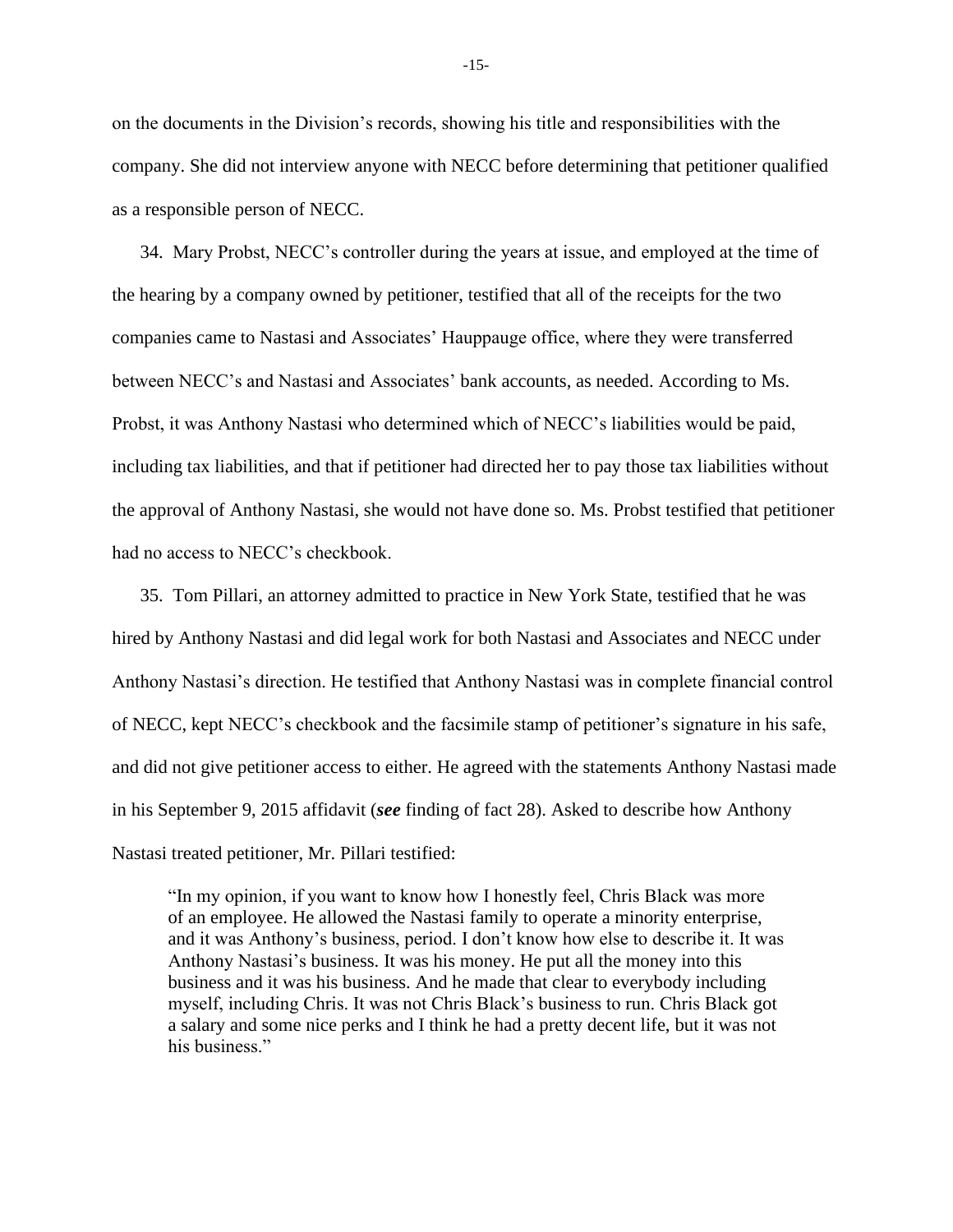#### *THE DETERMINATION OF THE ADMINISTRATIVE LAW JUDGE*

The Administrative Law Judge began his determination by citing the section of the Tax Law that provides for imposition of a penalty for the willful failure to collect and pay over withholding tax by a person under a duty to do so. The Administrative Law Judge also quoted the subsection relating to the definition of a person under a duty to collect and pay over taxes. According to the Administrative Law Judge, the question of whether someone is a responsible person under a duty to collect and pay over withholding taxes is a factual one, but ultimately turns on whether the individual had or could have had sufficient authority and control over the affairs of the business to be considered a responsible officer or employee.

The Administrative Law Judge next described the various factors used in prior decisions that indicate status as a responsible person for purposes of the withholding tax penalty, including the individual's status as an officer, director, or shareholder; authorization to write checks on behalf of the corporation; the individual's knowledge of and control over the financial affairs of the corporation; authorization to hire and fire employees; whether the individual signed tax returns for the corporation; the individual's economic interest in the corporation; and if the individual held himself out to third-parties as a responsible person.

The Administrative Law Judge noted that the imposition of a penalty for failure to collect and pay over withholding taxes requires more than merely determining that an individual was a responsible person; it must also be shown that such individual acted willfully. According to the Administrative Law Judge, decisions of New York courts and this Tribunal have held that willfulness is shown through conscious and voluntary acts done with the knowledge that the taxes would not be paid over, but rather used for other purposes. However, a lack of knowledge

-16-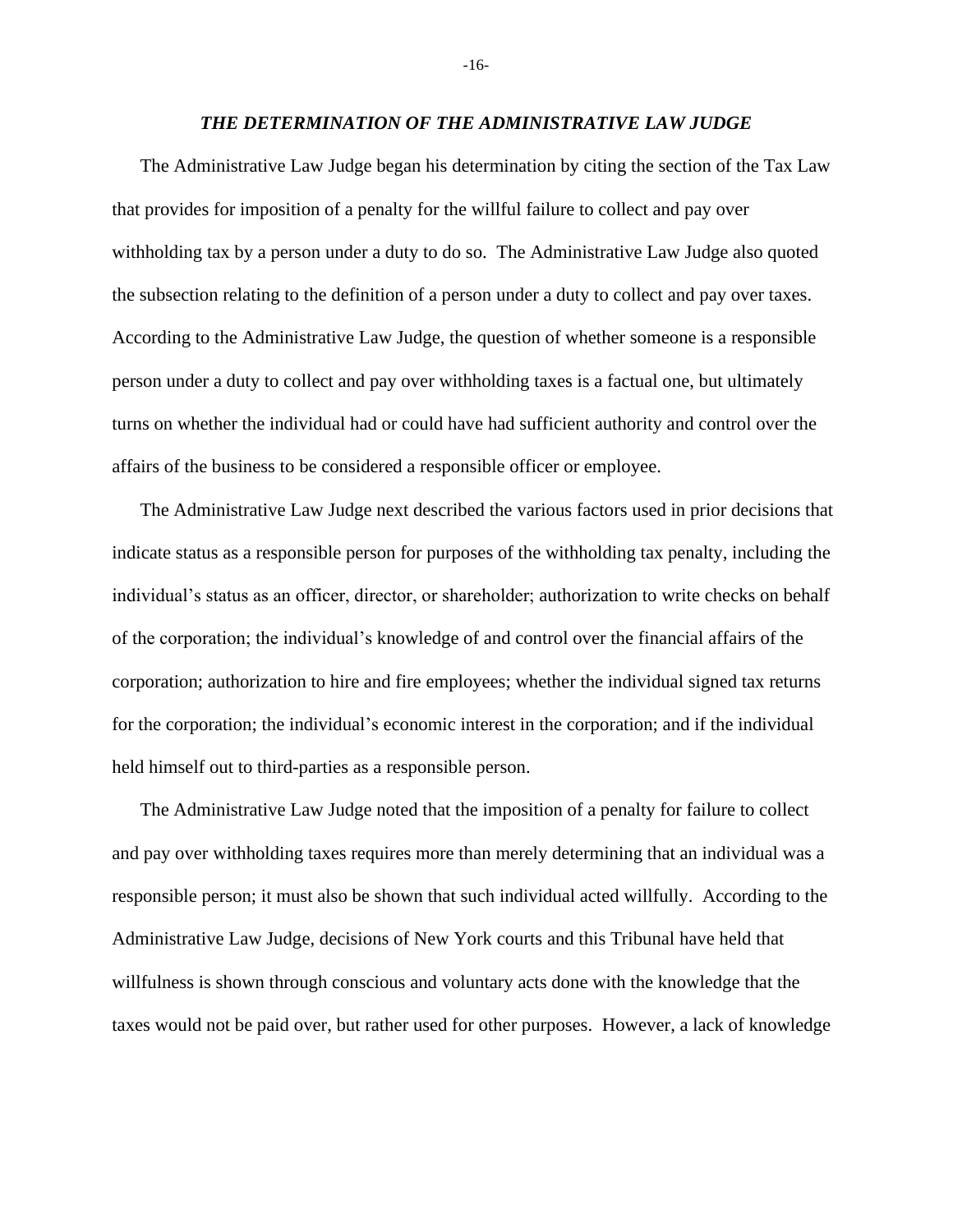that taxes were not being paid does not hinder a finding of willful failure to remit taxes, if the responsible person recklessly disregarded his or her responsibilities in seeing that taxes are paid.

After considering the various indicia of petitioner's status as a responsible person for NECC, the Administrative Law Judge concluded that petitioner qualified as a responsible person. In reaching this conclusion, the Administrative Law Judge considered the agreement between petitioner and the Nastasis going back to the formation of NECC that petitioner would relinquish financial control of NECC while still exercising operational control. For the Administrative Law Judge, it was key that petitioner continued holding himself out as a responsible person for NECC well after the time petitioner became aware that withholding taxes were not being paid.

The Administrative Law Judge then turned to the willfulness requirement of the penalty imposed against petitioner. While acknowledging that a responsible person can make a reasonable delegation of responsibility, the Administrative Law Judge found that petitioner's delegation to Anthony Nastasi was unreasonable in face of mounting evidence that NECC's tax obligations were not being fulfilled. Noting that the Division is not bound by determinations by the IRS, the Administrative Law Judge also rejected petitioner's argument that such a determination was conclusive on the question of whether petitioner was a responsible person for purposes of the Tax Law. Because petitioner's actions amounted to "more than accidental nonpayment," the Administrative Law Judge concluded that the willfulness requirement was met.

Based on evidence in the record, the Administrative Law Judge agreed with petitioner's argument that he should not be considered a responsible person after February 18, 2015, as petitioner's tenure as a corporate officer ended on that date. The Administrative Law Judge thus granted the petition to the extent that he directed the Division to recompute notice of deficiency

-17-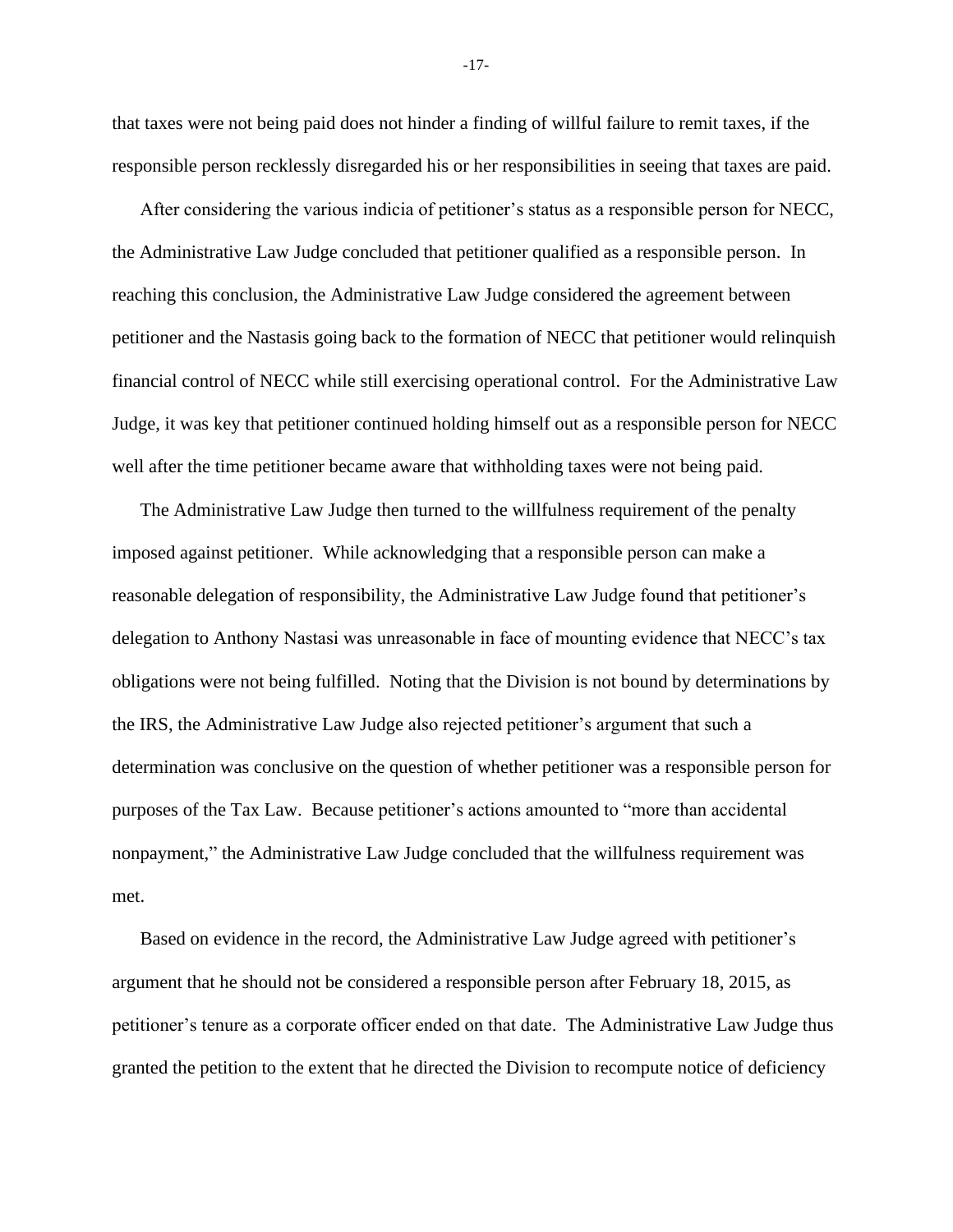number L-044110477 accordingly and he further directed the Division to cancel notice of deficiency number L-044110476. He otherwise denied the petition and sustained notice of deficiency number L-044110478.

#### *ARGUMENTS ON EXCEPTION*

Petitioner argues on exception that the Administrative Law Judge incorrectly found that petitioner had control of NECC sufficient to be considered a responsible person. Petitioner argues that he never had control of the company and was thwarted in carrying out his duties. He posits that because Tax Law § 685 (g) is modeled after IRC (26 USC) § 6671, federal case law holding that access to a corporate checkbook is a significant factor in making a responsible person determination should weigh in his favor here. Petitioner disagrees with the weight assigned by the Administrative Law Judge to petitioner's holding himself out as a responsible person where petitioner had no actual authority. As petitioner could not pay the withholding taxes regardless of whether he wanted to, he argues that his actions cannot be interpreted as willful.

The Division argues that petitioner has not shown the notices of deficiency are incorrect and urges this Tribunal to affirm the determination of the Administrative Law Judge. The Division notes that it is not bound by a federal determination of responsible person status. Furthermore, the Division states that the liability of a responsible person is personal in nature and cannot be avoided by pointing to another responsible person. The Division contends that finding an individual has control of a corporate entity does not depend on such individual's actual assertion of such authority. According to the Division, where preclusion from carrying out his or her corporate duties was foreseeable and by creation of a taxpayer, the taxpayer does not escape personal liability for the failure to collect and pay over taxes. The Division argues that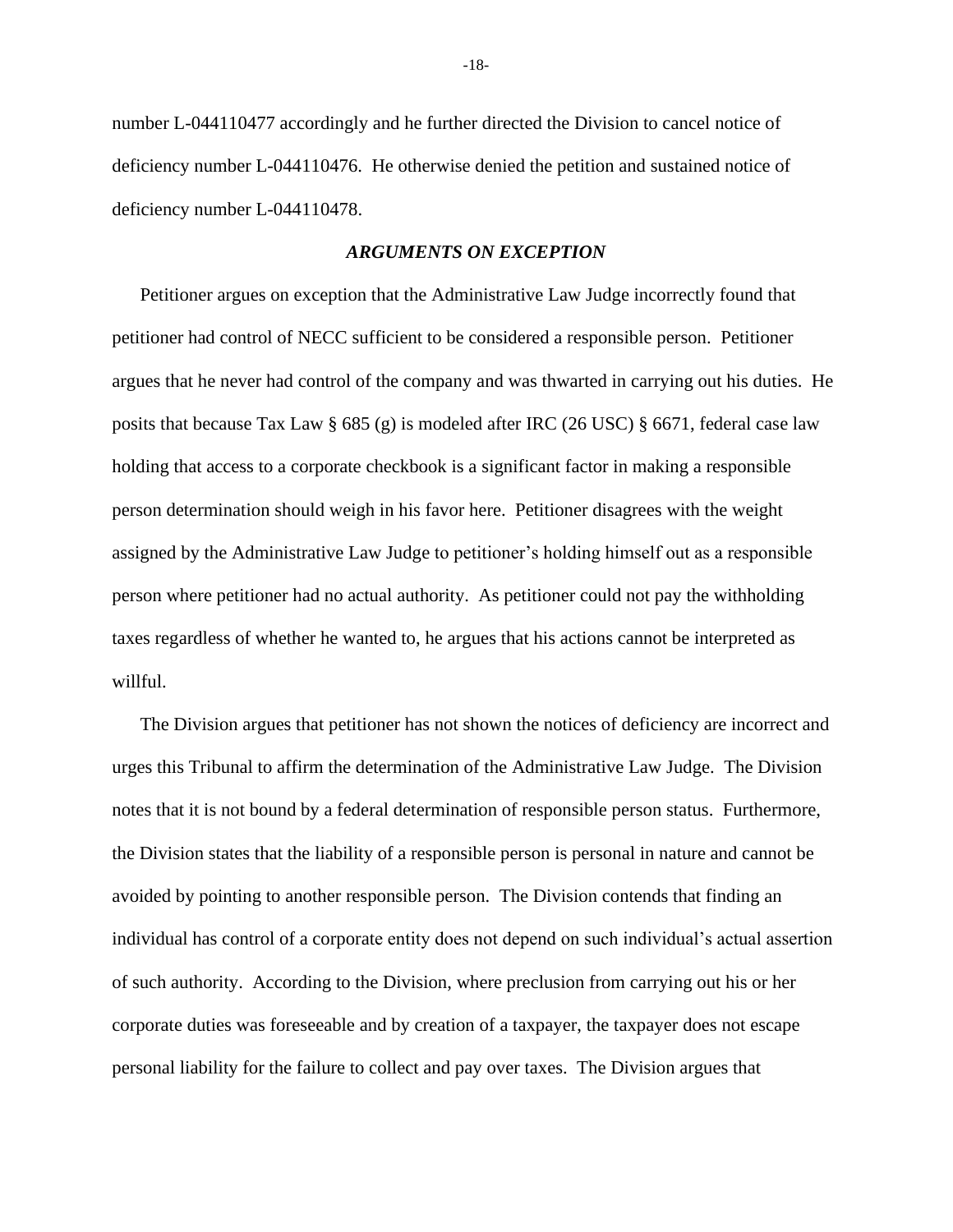petitioner's disregard of his corporate responsibilities, by failing to ensure that tax payments

were remitted to the state, met the requirement of willfulness for purposes of the penalty under

Tax Law § 685 (g).

## *OPINION*

The notices of deficiency here at issue assert penalties arising under Tax Law  $\S$  685 (g) for

petitioner's willful failure to collect and pay over withholding tax. Tax Law § 685 (g) provides,

in relevant part:

"Willful failure to collect and pay over tax.--Any person required to collect, truthfully account for, and pay over the tax imposed by this article who willfully fails to collect such tax or truthfully account for and pay over such tax or willfully attempts in any manner to evade or defeat the tax or the payment thereof, shall, in addition to other penalties provided by law, be liable to a penalty equal to the sum of [i] the total amount of the tax evaded, or not collected, or not accounted for and paid over . . . ."

The withholding tax penalty is properly imposed only on persons required to collect,

truthfully account for, and pay over withholding tax. The definition of such a person is given in

Tax Law § 685 (n):

". . . the term person includes an individual, corporation or partnership or limited liability company or an officer or employee of any corporation [including a dissolved corporation], or a member or employee of any partnership, or a member, manager or employee of a limited liability company, who as such officer, employee, manager or member is under a duty to perform the act in respect of which the violation occurs."

The question of whether someone qualifies as a person under a duty to collect and pay over withholding taxes is a factual one (*Matter of Cohen v State Tax Commn.*, 128 AD2d 1022 [3d Dept 1987]; *Matter of McHugh v State Tax Commn.*, 70 AD2d 987 [3d Dept 1979]) and its resolution turns on a variety of factors. These factors include status as a corporate officer, involvement in management and fiscal matters of the business, authorization to fire and hire employees and economic interest in the corporation, inter alia (*see Matter of Moschetto*, Tax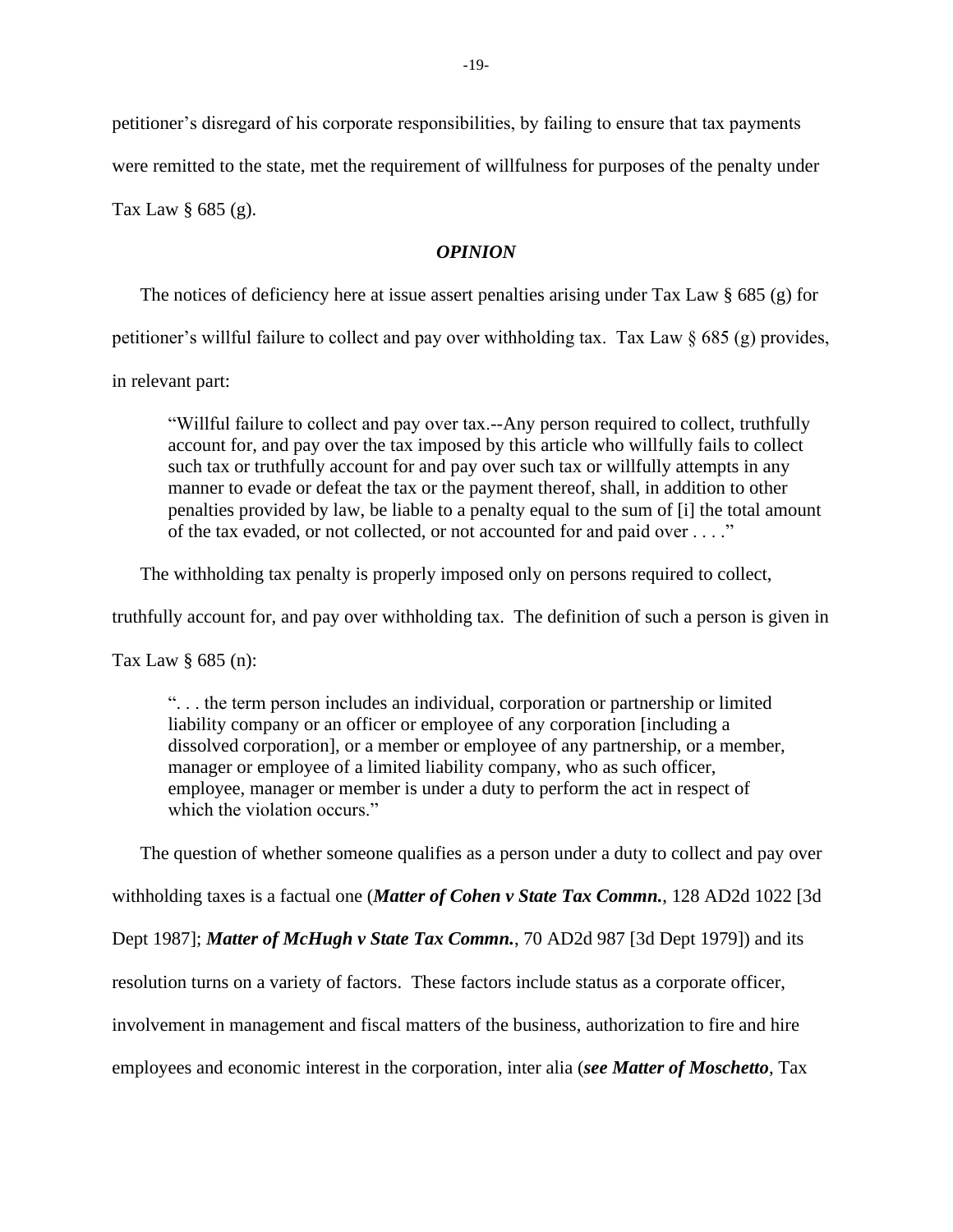Appeals Tribunal, March 17, 1994; *see also Matter of Constantino*, Tax Appeals Tribunal, September 27, 1990). Whether one held her or himself out to third parties as a responsible person is also a factor to consider in making a responsible person determination (*Matter of McHugh*; *Matter of Amengual v State Tax Commn.*, 95 AD2d 949 [3d Dept 1983]).

We do not agree with petitioner that the Administrative Law Judge erred in concluding that petitioner was a responsible person for purposes of Tax Law § 685 (g). Here, in light of the cited case law and our prior decisions, we consider whether petitioner presented facts showing that petitioner lacked control and authority over the affairs of NECC. We have reviewed the findings of fact and observe that petitioner was an officer of NECC and its majority shareholder, managed its field operations, had check signing authority, filed tax returns on behalf of the company and had considerable economic interest in NECC. These facts, considered in conjunction with petitioner's holding himself out to third parties, as well as to the Division itself in responding to its questionnaire, are uncontested and require the conclusion that petitioner qualifies as a responsible person for NECC. We do not find petitioner's testimony that his representations to third parties and the Division were "inaccurate" and that he never in fact had authority or control over NECC overcomes the substantial evidence demonstrating just the opposite.

As noted by the Administrative Law Judge, merely determining that a taxpayer is a responsible person is not enough to impose a withholding tax penalty on a taxpayer; it must also be shown that the taxpayer acted willfully in failing to collect or pay over withholding tax (Tax Law § 685 [g]). It is a matter of settled law that the test for determining whether an act is willful is determining "whether the act, default, or conduct is consciously and voluntarily done with knowledge that as a result, trust funds belonging to the Government will not be paid over but will

-20-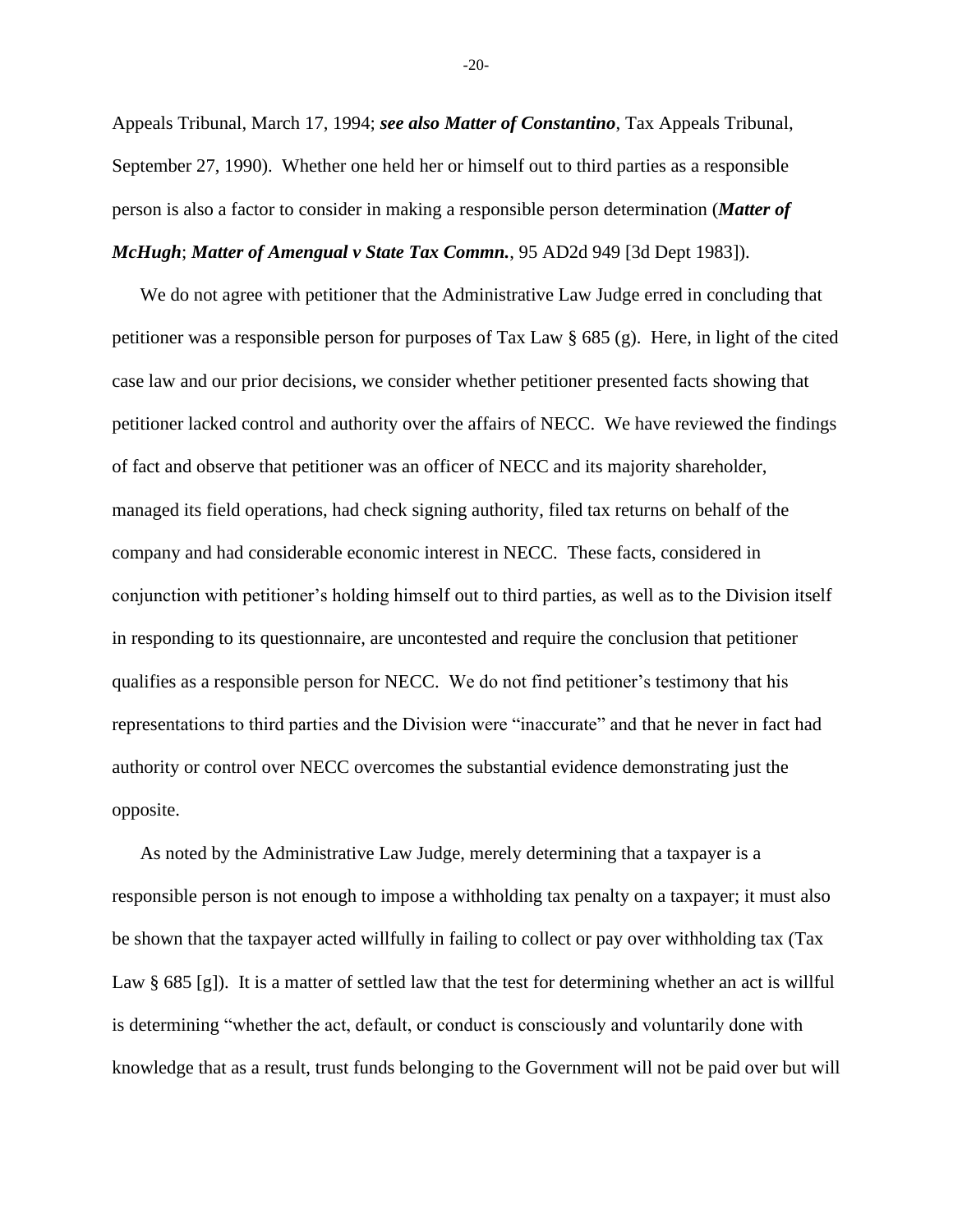be used for other purposes . . . . No showing of intent to deprive the Government of its money is necessary but only something more than accidental nonpayment is required" (*Matter of Levin v Gallman*, 42 NY2d 32, 34 [citations omitted] [1977]; *see also Matter of Lyon*, Tax Appeals Tribunal, June 3, 1988). Willfulness can be found where a responsible person recklessly disregards his or her corporate responsibilities, notwithstanding his or her lack of actual knowledge that taxes were not being paid (*see Matter of Capoccia v New York State Tax Commn.*, 105 AD2d 528 [3d Dept 1984]; *Matter of Ragonesi v New York State Tax Commn.*, 88 AD2d 707 [3d Dept 1982]). As relevant to the instant case, corporate officers cannot absolve themselves by disregarding their duty and leaving it to someone else to discharge (*Matter of Ragonesi*, at 708). Similarly, declining to exercise one's authority does not cause one's actions or inactions to fail to be willful (*see Matter of Risoli v Commr of Taxation & Fin.*, 237 AD2d 675 [3d Dept 1997]; *Matter of Cho*, Tax Appeals Tribunal, February 9, 2017).

Here, there is no question that petitioner left his duty to collect and pay over withholding tax to another person. Petitioner claims that he was "thwarted" in his attempts to comply with responsibilities for NECC's tax obligations, but such a claim is difficult to reconcile with petitioner's account of how different responsibilities for NECC were assigned since its formation. It seems, from the record, that the arrangement whereby petitioner claims to have no control or authority to pay NECC's tax obligations was one of his own making; that is, a conscious and voluntary act that resulted in NECC's failure to pay its tax (*see Matter of Levin*). This, even without actual knowledge that withholding tax would not be paid, could be sufficient to sustain a finding of willfulness for purposes of the withholding tax penalty. However, in this case, we find that petitioner had actual knowledge that withholding tax was not being paid to the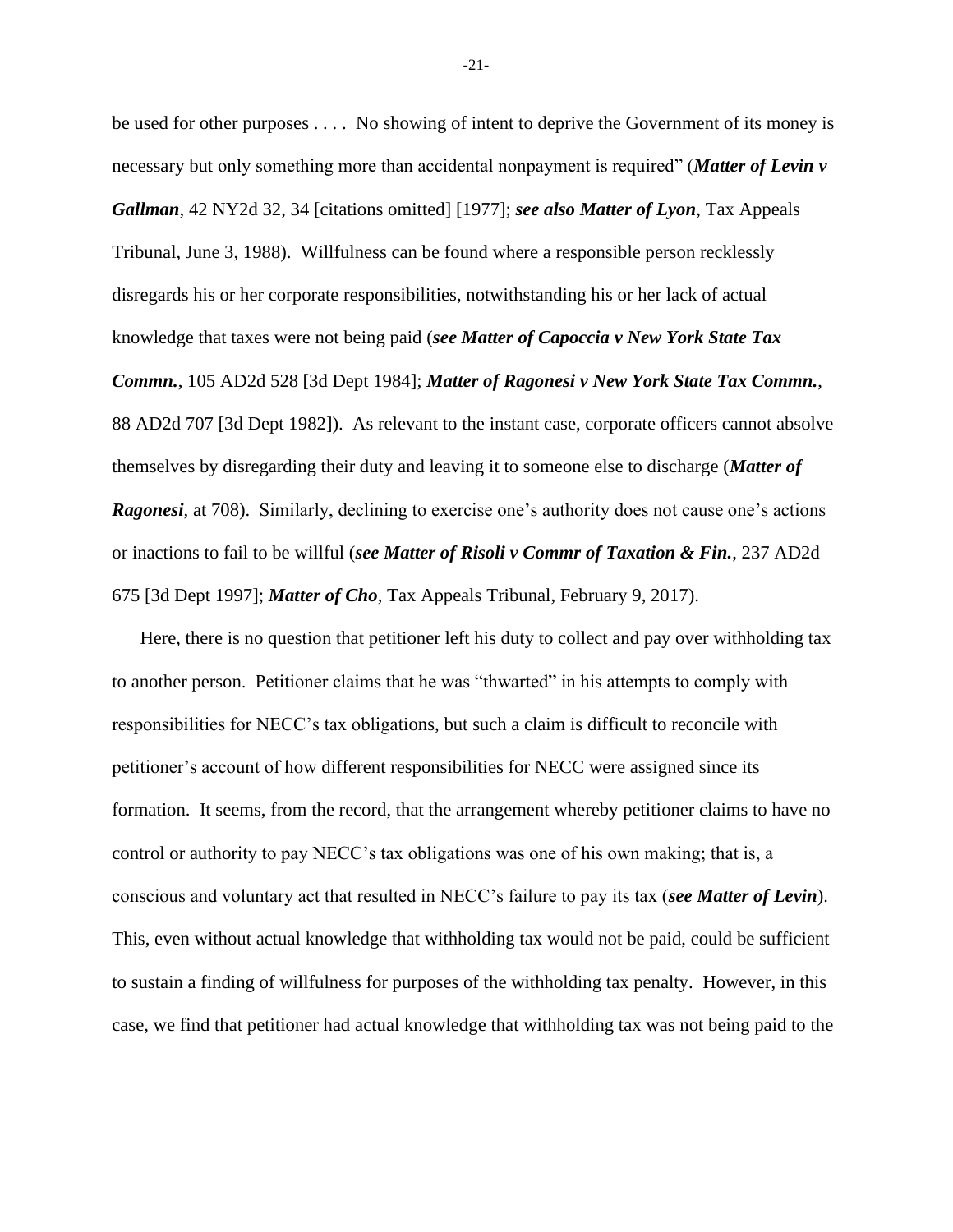Division. Thus, petitioner's continued reliance on another to pay withholding tax constituted a reckless disregard of his duty to act.

Lastly, we consider petitioner's argument that the federal determination that petitioner was not a responsible person for employment taxes should be accorded more deference. The Division is not bound by such a federal determination and may conduct its own examination and reach its own conclusion (*see Matter of Dufton*, Tax Appeals Tribunal, April 5, 1995; 20 NYCRR 159.4). Although we agree that Tax Law  $\S 685 (g)$  and IRC (26 USC)  $\S 6671$  are parallel statutes, and meanings given to terms used in the federal statute are relevant to construction of New York Tax Law (*see* Tax Law § 607), such a principle does not require the Division to give deference to a factual determination of the IRS regarding the status of a responsible person.

Accordingly, it is ORDERED, ADJUDGED, and DECREED that:

1. The exception of Christopher Black is denied;

2. The determination of the Administrative Law Judge is affirmed;

3. The petition of Christopher Black is denied, except as modified by the determination of the Administrative Law Judge; and

4. Notice of deficiency number L-044110477, as modified by the determination of the Administrative Law Judge, and notice of deficiency number L-044110478 are sustained.